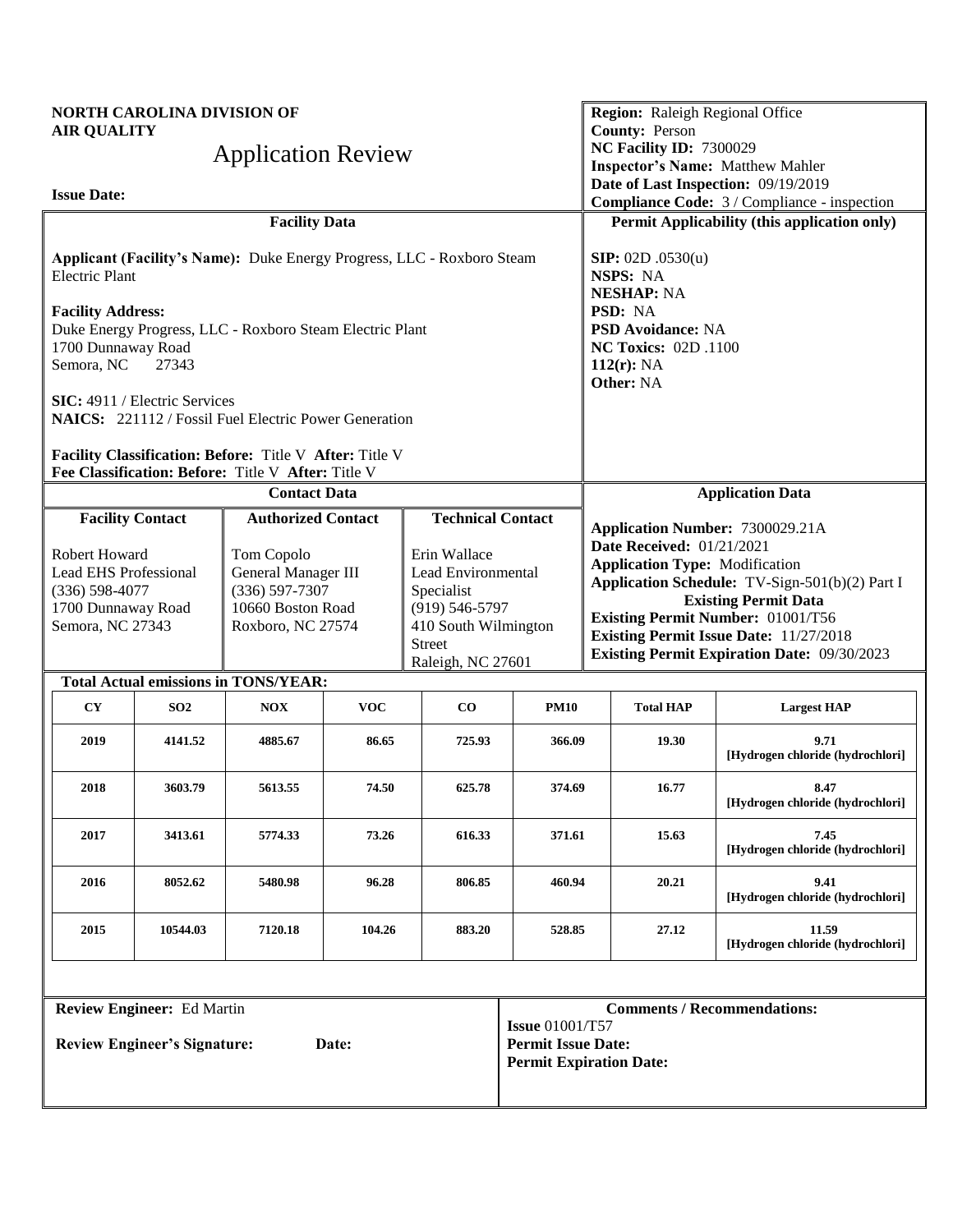### **Chronology**

| January 21, 2021 | Application received and considered complete on this date.                                                                                                                                                                                                                                                                                                                                                                                                                                                                |
|------------------|---------------------------------------------------------------------------------------------------------------------------------------------------------------------------------------------------------------------------------------------------------------------------------------------------------------------------------------------------------------------------------------------------------------------------------------------------------------------------------------------------------------------------|
| March 19, 2021   | In a letter received from Mr. James Wells, Vice President EHS Programs & Environmental<br>Sciences, Duke Energy requested that the 02D .0536 rule be removed from the permit since<br>the rule was repealed effective November 1, 2020 and no longer applies. In addition, Duke<br>Energy requests that, since the affected units are subject to the MATS regulation under 02D<br>.1111, all references to a Malfunction Abatement Manual be removed from the permit since<br>02D .0535 no longer applies to the boilers. |
| March 23, 2021   | Toxics memo received from Mark Yoder showing compliance with the Acceptable Ambient<br>Levels (AALs).                                                                                                                                                                                                                                                                                                                                                                                                                     |
| March 30, 2021   | The draft permit and review were sent to Erin Wallace at DEP, Matthew Mahler at the                                                                                                                                                                                                                                                                                                                                                                                                                                       |

### **I. Purpose of Application**

Duke Energy Progress, LLC (DEP) is requesting authorization to excavate the Roxboro Plant East Ash Basin and West Ash Basin (the Ash Basins) and place the excavated coal combustion residuals (CCR) in a lined expansion of the existing Ash Landfill (the Expanded Landfill). The project will result in increased emissions of particulate matter (PM), PM less than 10 micrometers and PM less than 2.5 micrometers in diameter ( $PM_{10}$  and  $PM_{2.5}$ , respectively), NOx, SO<sub>2</sub>, CO, VOCs, lead, carbon dioxide as CO<sub>2</sub>e, and air toxics.

Raleigh Regional Office (RRO) and Samir Parekh with SSCB for review.

The following changes are proposed:

- Add the East Ash Basin and West Ash Basin, referred to in this application collectively as the Ash Basins, as permitted sources (emissions source ID No. EASHBASIN and WASHBASIN) to account for emissions from wind-erosion and ash handling activities during excavation of the Ash Basins.
- Move the Ash Landfill from the insignificant activities list (emissions source ID No. IS-36) to the permitted emissions source list and increase the size from 25 to 101 acres, referred to as the Expanded Landfill in this application (emissions source ID No. LAND).
- Add generated ash handling, excavated ash handling, and gypsum handling emissions sources at the Expanded Landfill (included in emissions source ID No. LAND).
- Move the haul roads from the insignificant activities (part of emissions source ID No. IS-36) list to the permitted emissions source list to reflect the additional haul roads in the Ash Basins and Expanded Landfill (emissions source ID No. ES-Haul Roads).
- Move the Coal Storage Pile from the insignificant activities list (part of emissions source ID No. IS-36) to the permitted emissions source list (emissions source ID No. COALPILE) to reflect the revised wind-erosion emissions calculation methodology.
- Delete emissions source ID No. IS-29 (vacuum cleaner outside near the dry fly ash silos) from the insignificant activities list because IS-29 is a duplicate of emissions source ID No. ES-SVS1 (stationary vacuum system for housekeeping).
- Delete emissions source ID No. IS-36 (fugitive emissions from coal handling/storage, plant parking lots, paved roads, unpaved roads, coal pile and ash handling) from the insignificant activities list because the emissions sources previously covered by IS-36 will now be covered by permitted sources.
- Add FGD filter cake handling as an insignificant activity (emissions source ID No. ISFGDC).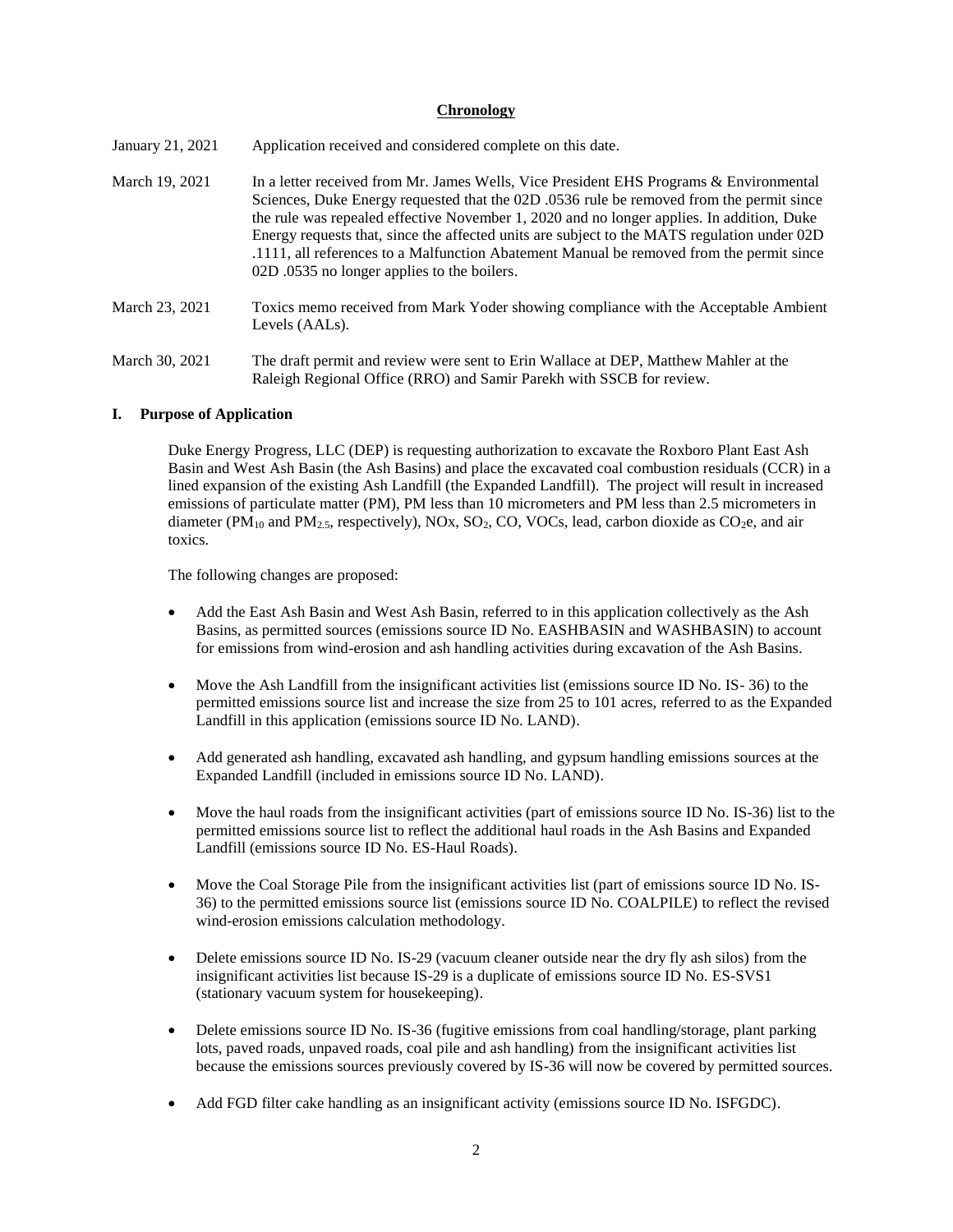- Add the existing limestone storage pile as an insignificant activity (emissions source ID No. IS-LSSP).
- Add a 300-kilowatt (kW), diesel-fired emergency generator for emergency power at the Expanded Landfill to the insignificant activities list (emissions source ID No. IS-LANDEGEN).

Historically, ash generated from coal combustion was sluiced and sent to the Ash Basins along with various other waste streams; however, modifications were completed to convert from wet to dry ash handling and ash is currently collected and deposited in the Ash Landfill. The Roxboro Plant ceased all waste flows to the Ash Basins in 2019.

In order to comply with the North Carolina Coal Ash Management Act of 2014, as amended (CAMA), the Federal Disposal of Coal Combustion Residuals from Electric Utilities rule (CCR Rule) and the North Carolina Department of Environmental Quality (NC DEQ) April 1, 2019 Closure Determination mandating closure of the Ash Basins via excavation, DEP plans to dewater and excavate material from the existing Ash Basins. DEP will deposit excavated ash, along with generated ash, off-specification gypsum, and FGD filter cake in the Ash Landfill. As part of the project, DEP will expand the Ash Landfill in order to deposit all the excavated material. For the purposes of this application, the post-project expanded Ash Landfill is referred to as the Expanded Landfill. Project emissions and associated emissions calculations are described in Section 3.0 of this application.

Expansion of the Ash Landfill is currently scheduled to begin in the fourth quarter of 2021 with land clearing activities for office trailers and equipment laydown. Excavation of the Ash Basins is scheduled to begin in the first quarter of 2023. Excavation of ash from the Ash Basins will continue through 2035. Once the Ash Basins are closed, the Expanded Landfill will be finished by grading, seeding, and stabilizing. The site arrangement is shown in Figure 1 below.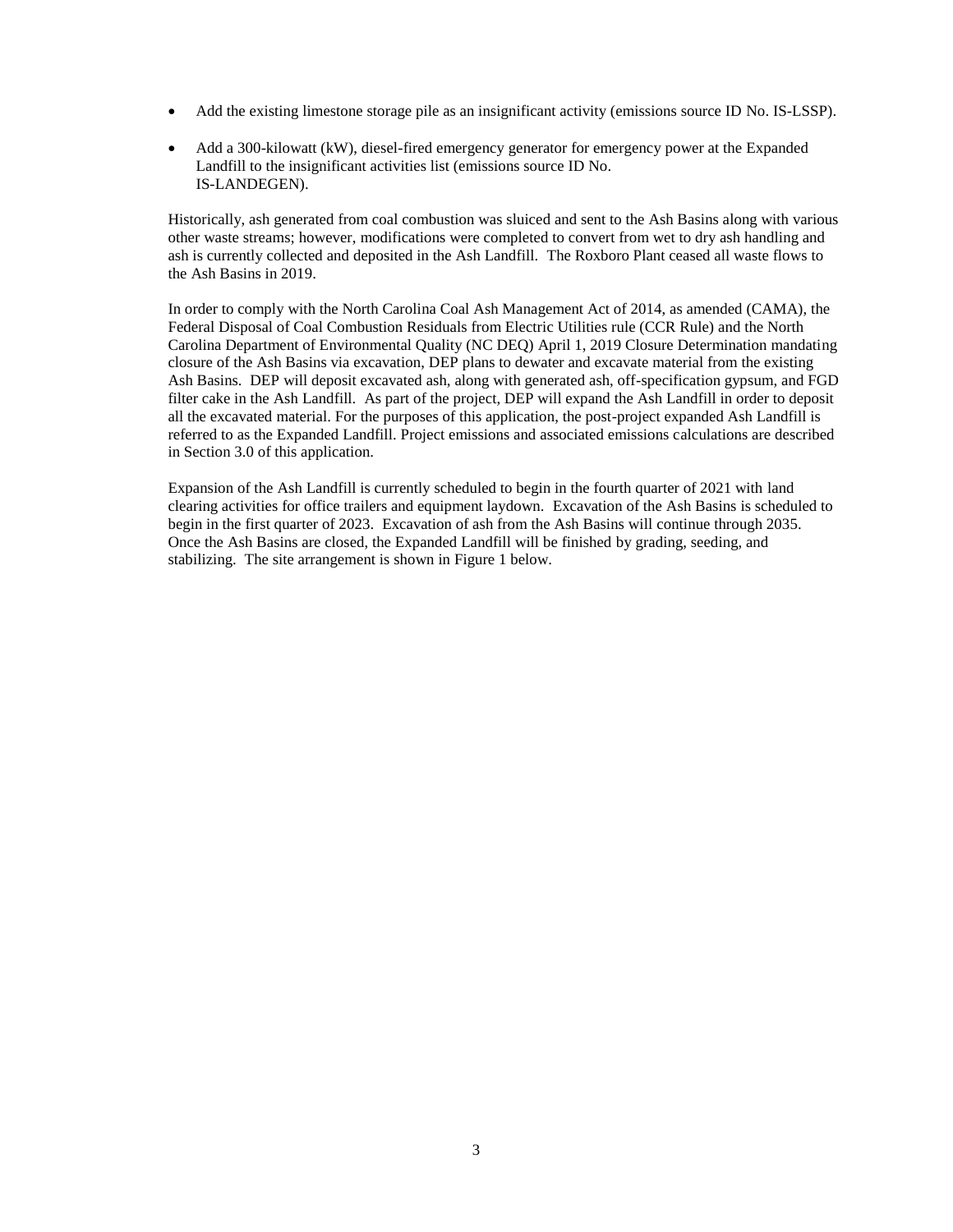

Figure 1 – Roxboro Site Arrangement

This is the first step of a significant permit modification pursuant to rule 15A NCAC 02Q .0501(b)(2). Public notice of the draft permit for Title V purposes is not required at this time. The Permittee must file a Title V Air Quality Permit Application pursuant to 15A NCAC 02Q .0504 for these changes within 12 months after the first excavation of ash from the Ash Basins, or the first placement of generated ash or offspecification gypsum in the Expanded Landfill (whichever occurs first), in accordance with General Condition NN.1 of the permit, at which time the changes will go through the second step of the 15A NCAC 02Q .0501(b)(2) Title V permitting process. The permit shield described in General Condition R does not apply to these changes. The only public notice at this time is a notice of public hearing pursuant to the construction and operating permit under rule 15A NCAC 02Q .0300 and the CAMA.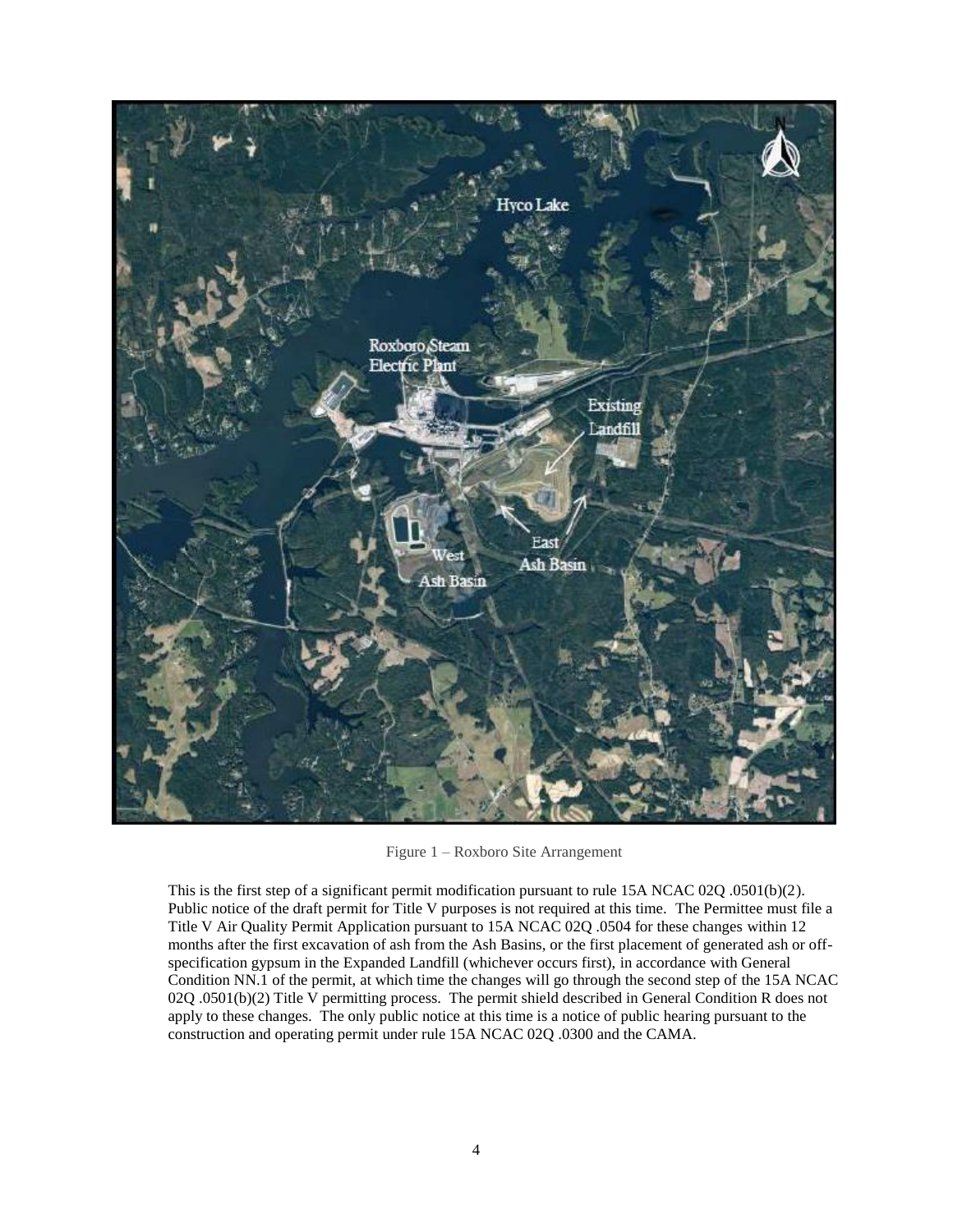### **II. DEQ Coal Combustion Residuals Surface Impoundment Closure Determination**

The following is taken from the Executive Summary of the Roxboro Steam Station "DEQ Coal Combustion Residuals Surface Impoundment Closure Determination" of April 1, 2019.

*The Coal Ash Management Act (CAMA) establishes criteria for the closure of coal combustion residuals (CCR) surface impoundments. Pursuant to N.C. Gen. Stat. § 130A-309.213(d)(1), the CCR surface impoundments located at Duke Energy's Roxboro Steam Station (Roxboro) in Person County, NC received a low-risk classification. Therefore, according to N.C. Gen. Stat. § 130A-309.214(a)(3), the closure option for CCR surface impoundments is at the election of the North Carolina Department of Environmental Quality (DEQ or Department). CAMA provides three principal closure pathways: (a) closure in a manner allowed for a high-risk site, such as excavation and disposal in a lined landfill [CAMA Option A]; (b) closure with a cap-in-place system similar to the requirements for a municipal solid waste landfill [CAMA Option B]; or (c) closure in accordance with the federal CCR rule adopted by EPA [CAMA Option C].* 

*In preparing to make its election, DEQ requested information from Duke Energy related to closure options. By November 15, 2018, Duke Energy provided the following options for consideration: closure in place, full excavation, and a hybrid option that included some excavation with an engineered cap on a smaller footprint of the existing impoundments. DEQ held a public information session on January 24, 2019 in Roxboro, NC where the community had the opportunity to learn about options for closing CCR surface impoundments and to express their views about proposed criteria to guide DEQ's coal ash closure decision making process. To evaluate the closure options, the Department considered environmental data gathered as part of the site investigation, permit requirements, ambient monitoring, groundwater modeling provided by Duke Energy and other data relevant to the CAMA requirements.* 

*DEQ elects the provisions of CAMA Option A that require movement of coal ash to an existing or new CCR, industrial or municipal solid waste landfill located on-site or off-site for closure of the CCR surface impoundments at Roxboro in accord with N.C. Gen. Stat. § 130A-309-214(a)(3). In addition, DEQ is open to considering beneficiation projects where coal ash is used as an ingredient in an industrial process to make a product as an approvable closure option under CAMA Option A.* 

*DEQ elects CAMA Option A because removing the coal ash from unlined impoundments at Roxboro is more protective than leaving the material in place. DEQ determines that CAMA Option A is the most appropriate closure method because removing the primary source of groundwater contamination will reduce uncertainty and allow for flexibility in the deployment of future remedial measures.* 

*Duke Energy will be required to submit a final Closure Plan for the CCR surface impoundments at Roxboro by August 1, 2019. The Closure Plan must conform to this election by DEQ.*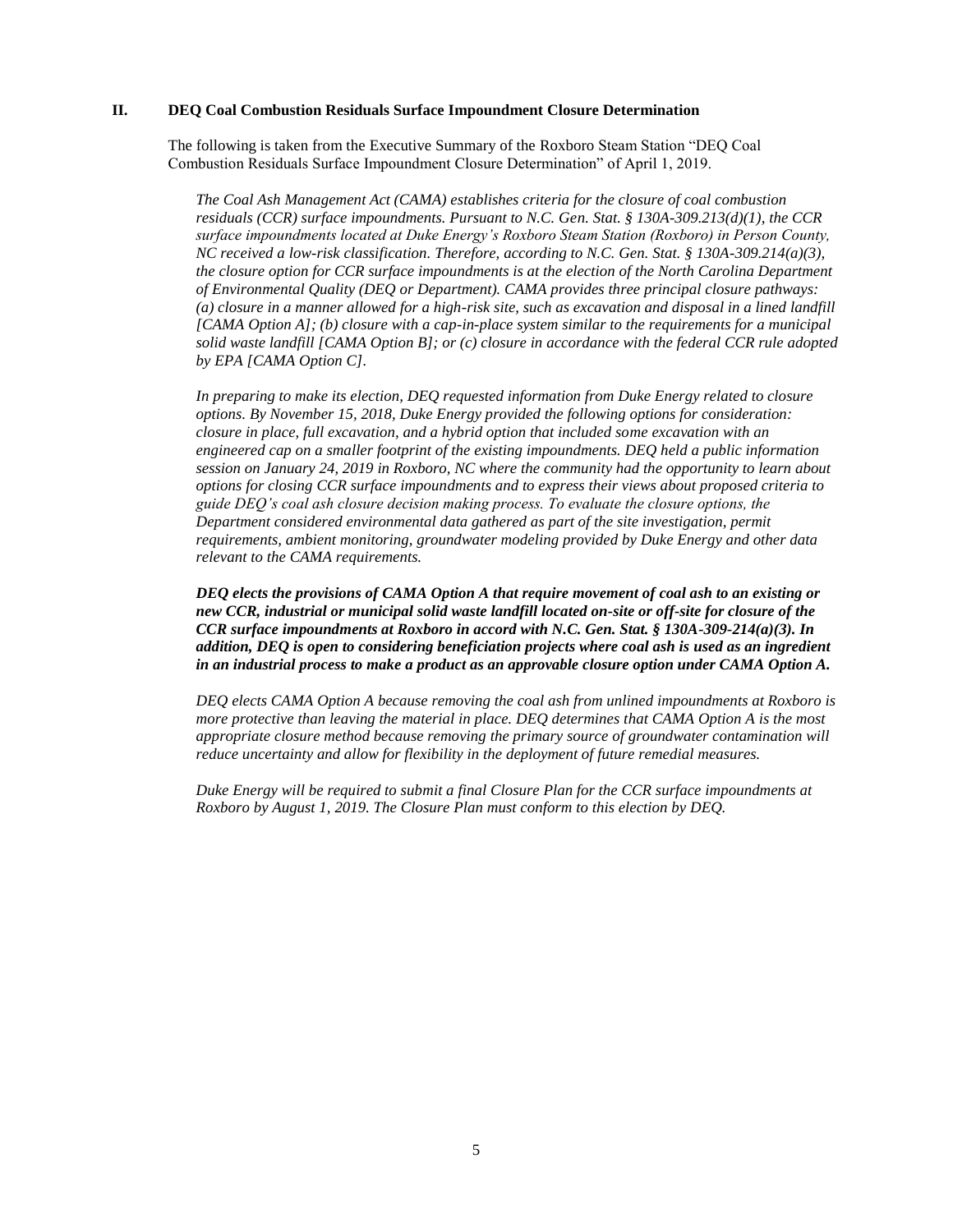### **III. Permit Changes**

The following changes were made to the Duke Energy Progress, LLC - Roxboro Plant Air Permit No. 01001T56:

| Page      | <b>Section</b>                            | <b>Description of Change(s)</b>                                                                                                                                                                                 |
|-----------|-------------------------------------------|-----------------------------------------------------------------------------------------------------------------------------------------------------------------------------------------------------------------|
| Cover     | $-$                                       | Amended permit numbers and dates.                                                                                                                                                                               |
|           | <b>Insignificant Activities list</b>      | Deleted IS-29 and IS-36.<br>Added ISFGDC, IS-LSSP and IS-LANDEGEN.                                                                                                                                              |
| $8-9$     | 1, table of permitted<br>emission sources | Added LAND, EASHBASIN, WASHBASIN, ES-Haul Roads<br>and COALPILE.                                                                                                                                                |
|           |                                           | Added footnote f and g.                                                                                                                                                                                         |
| $10-11$   | 2.1.A, table of applicable<br>regulations | Removed 02D .0536 for particulate matter and visible<br>emissions and removed 02D 0535.                                                                                                                         |
| 13        | 2.1.A.4                                   | Removed and reserved.                                                                                                                                                                                           |
| 13        | 2.1.A.5                                   | Removed and reserved.                                                                                                                                                                                           |
| 13        | 2.1.A.6                                   | Removed and reserved.                                                                                                                                                                                           |
| 14        | 2.1.A.7.a                                 | Removed footnote ***. The %EE and %MD in this footnote<br>when the operating hours are less than 2200 hours during the<br>quarter are addressed when DAQ reviews the quarterly EERs<br>on a case-by-case basis. |
| $46 - 52$ | 2.2.A.1.a                                 | Revised toxic emission limits.                                                                                                                                                                                  |
| 52        | 2.2.A.1.b                                 | Added condition for the approved AQAB review memo.                                                                                                                                                              |
| $63-64$   | 2.2.D.1                                   | Added 15A NCAC 02D .0530(u) condition.                                                                                                                                                                          |
| 64        | 2.2.D.2                                   | Added 02Q .0504 condition for obtaining the Part II permit.                                                                                                                                                     |
| 68-77     | 3                                         | Updated General Conditions to version 5.5, 08/25/2020.                                                                                                                                                          |

## **IV. Facility Description**

The Roxboro Plant consists of six coal- and oil-fired utility boilers (Units 1, 2, 3A, 3B, 4A, and 4B). The boilers are each equipped with electrostatic precipitators for particulate emissions control, low-NOx burners combined with selective catalytic reduction (SCR) systems for nitrogen oxides (NOx) emissions control, and wet limestone flue gas desulfurization (FGD) scrubbers for sulfur dioxide  $(SO<sub>2</sub>)$  control. Ancillary equipment and activities include fuel oil and other petroleum storage tanks, coal handling and storage, gypsum handling and storage, limestone handling and storage, and emergency engines. The Roxboro Plant is located in Person County, North Carolina approximately 7.5 miles northwest of the city of Roxboro.

### **V. Emissions**

Emissions increases were calculated for purposes of evaluating whether the modifications trigger Prevention of Significant Deterioration (PSD) and to determine whether air toxics modeling is required. Detailed emission calculations are presented in Appendix B and Appendix D of the application.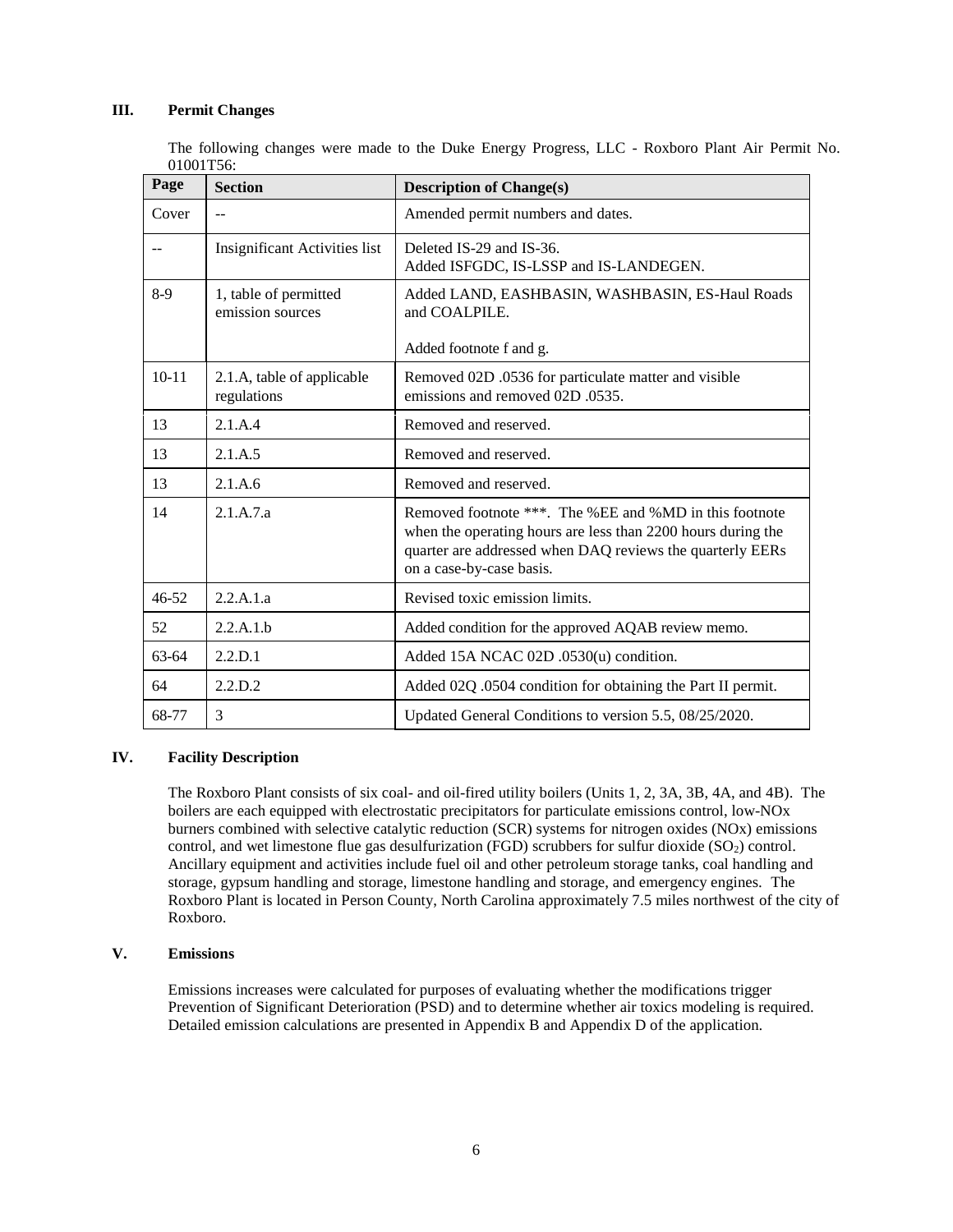#### Haul Roads

PM emissions, including PM10 and PM2.5, will increase as a result of the project because excavated ash will be hauled from the Ash Basins to the Expanded Landfill. DEP calculated emissions from the following haul road activities:

- Hauling generated ash and off-specification gypsum to the existing Ash Landfill
- Hauling generated ash, off-specification gypsum, and FGD filter cake to the Expanded Landfill
- Hauling excavated ash from the Ash Basins to the Expanded Landfill

Emissions from haul roads were calculated using Section 13.2.2 for unpaved roads of the U.S. Environmental Protection Agency's (U.S. EPA's) Compilation of Air Pollutant Emissions Factors (AP-42). DEP used the average silt content of plant roads at a coal mining site, the fleet average vehicle weight, and the haul road distances presented in Figures B-1 and B-2 of Appendix B of the application to calculate emissions.

For purposes of evaluating whether the project emissions increase triggers PSD review, DEP determined baseline actual emissions (BAE) for existing haul roads used to transport generated ash and offspecification gypsum to the Ash Landfill. DEP determined projected actual emissions (PAE) from haul roads used to transport generated ash, off-specification gypsum, and FGD filter cake to the Expanded Landfill. Pre- and post-project vehicle miles traveled for hauling generated ash and off-specification gypsum were calculated using the existing and post-project haul road distances, the average mass of generated ash and off-specification gypsum deposited in the Ash Landfill in 2018 and 2019, the average fleet capacity of the transport trucks, and 260 operating days per year. DEP began placing FGD filter cake in the Ash Landfill in mid-2020; therefore, no BAE were calculated for hauling FGD filter cake. PAE from hauling FGD filter cake were calculated using the post-project haul road distances, the average mass of FGD filter cake expected to be placed in the Expanded Landfill annually, the average fleet capacity of the transport trucks, and 260 operating days per year.

DEP calculated the potential to emit (PTE) from new haul roads used to transport excavated ash from the Ash Basins to the Expanded Landfill based on post-project vehicle miles calculated using the maximum potential tonnage of excavated ash deposited in the Expanded Landfill on an annual basis, the average fleet capacity of the transport trucks, and 260 operating days per year.

For all haul roads, emissions were calculated for the "round-trip" accounting for both the unloaded and loaded portion of the haul route.

#### Material Handling

DEP calculated emissions of PM, PM10, PM2.5, lead, and air toxics from material handling operations associated with the proposed project. These material handling operations include the following:

- Unloading of generated ash and off-specification gypsum at the Ash Landfill
- Unloading of generated ash, off-specification gypsum, and FGD filter cake at the Expanded Landfill
- Excavation, handling, and loading of ash from the Ash Basins
- Unloading of excavated ash at the Expanded Landfill

Emissions from material handling were calculated using Section 13.2.4 for aggregate handling and storage piles from the U.S. EPA's AP-42. DEP used the average windspeed from 2014 to 2018 recorded at the Danville Meteorological Station and a conservative moisture content of 10% to calculate an emissions factor in pounds per ton of material handled. Emissions of HAP and toxic air pollutants (TAP) were calculated using elemental analysis for the ash and gypsum. FGD filter cake was assumed to have the same concentration profile as gypsum.

For evaluating PSD applicability, PAE were set equal to BAE for handling generated ash and off specification gypsum. Generated ash and off-specification gypsum handling rates were calculated using the average tonnage of generated ash and off-specification gypsum deposited in the existing Ash Landfill in 2018 and 2019. DEP began placing FGD filter cake in the Ash Landfill in mid-2020; therefore, no BAE were calculated for handling FGD filter cake. PAE from handling FGD filter cake were calculated using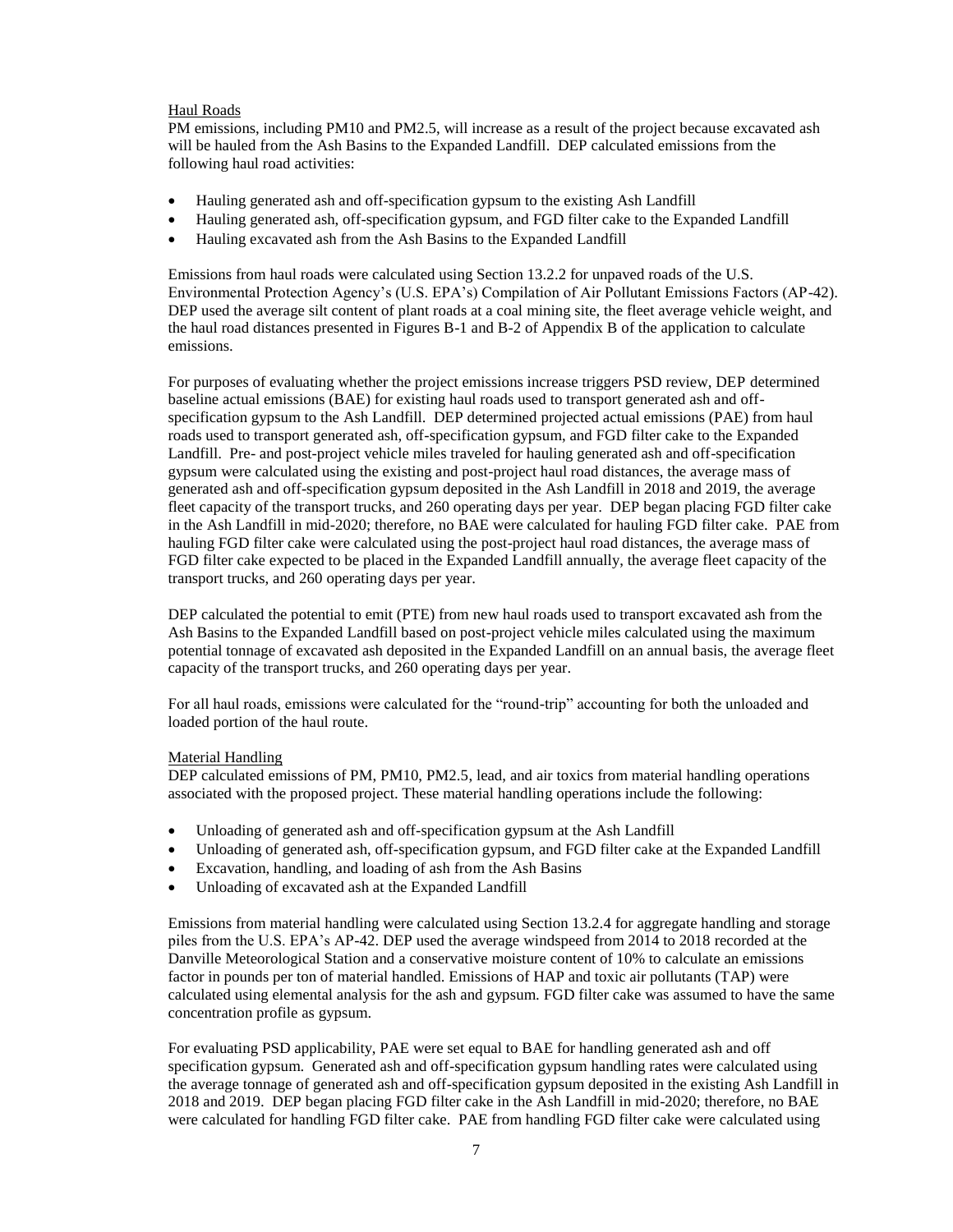the average mass of material expected to be placed in the Expanded Landfill annually. DEP calculated the PTE from handling excavated ash. Excavated ash handling rates were based on the maximum potential tonnage of excavated ash deposited in the Expanded Landfill annually.

For TAPs, DEP calculated the PTE from all the handling sources using the maximum generation rates of ash, off-specification gypsum, and FGD filter cake, and the maximum potential tonnage of excavated ash.

#### Wind Erosion

For evaluating PSD applicability and to determine whether TAP modeling is required, DEP calculated emissions of PM, PM10, PM2.5, and air toxics as a result of wind erosion at the Ash Landfill/Expanded Landfill and the Ash Basins.

To evaluate PSD applicability, DEP calculated BAE from wind erosion at the existing Ash Landfill and PTE for the Expanded Landfill and the Ash Basins. Emissions were calculated using the methodology presented in the document titled "Air/Superfund National Technical Guidance Study Series – Volume III – Estimate of Air Emissions From Cleanup Activities at Superfund Sites – Interim Final," by U.S. EPA Office of Air Quality Planning and Standards (EPA-450/1-89-003). The methodology is also presented in the Western Regional Air Partnership (WRAP) Fugitive Dust Handbook dated September 7, 2006. Speciation of PM emissions to PM10 and PM2.5 was performed using size fractions from U.S. EPA's AP-42 emissions factors for industrial wind erosion. HAP and TAP emissions were calculated based on elemental analyses of the ash because ash comprises the majority of material in the Ash Landfill/Expanded Landfill and Ash Basins.

### Expanded Landfill Emergency Generator

For evaluating PSD applicability and to calculate emissions rates for air toxics modeling, the PTE of the new Expanded Landfill Emergency Generator was calculated using a combination of applicable emissions limits from the Standards of Performance for Stationary Compression Ignition Internal Combustion Engines (40 CFR Part 60, Subpart IIII) and U.S. EPA's AP-42 emissions factors for diesel-fired engines. Annual emissions were based on 500 hours per year of operation.

## **VI. Regulatory Evaluation**

#### PSD Applicability

The Roxboro Steam Electric Plant is an existing Prevention of Significant Deterioration (PSD) "major stationary source" of criteria air pollutants as defined under PSD, per 40 CFR 51.166(b)(1)(i)(a), and is classified as one of the 28 named source categories under the category of "fossil fuel-fired steam electric plants of more than 250 million Btu per hour heat input," which emits or has a potential to emit (PTE) 100 tons per year of any regulated pollutant.

Because the existing facility is a major stationary source, any physical change or a change in the method of operation as calculated pursuant to 40 CFR 51.166(a)(7)(iv) which results in a *net emissions increase* for regulated pollutants in the amounts equal or greater than the significance levels, is subject to PSD review and must meet certain review requirements. Thus, the net emission increase as a result of this modification must be compared to the "significance levels" as listed in 40 CFR 51.166(b)(23)(i) to determine which pollutants must undergo PSD review.

The Permittee has performed a PSD applicability analysis for the project to determine whether the project results in an emission increase of any regulated NSR pollutant above the applicable significance thresholds listed in 40 CFR 51.166(b)(23)(i). The PSD applicability analysis evaluated all PSD-regulated air pollutants to be emitted, including PM (filterable),  $PM_{10}$ ,  $PM_{2.5}$ , NOx, SO<sub>2</sub>, CO, VOCs, lead, and carbon dioxide as  $CO<sub>2</sub>e$ . The following describes the methodology used to determine the increases for the project for the existing and new sources (see Table 1 below). As shown in Table 3, the calculations demonstrate that the PSD requirements are not triggered because project increases are below the PSD significant emissions rates.

Since the project involves both existing and new emission sources, the "hybrid test for projects that involve multiple types of emissions units" is used in accordance with 40 CFR 51.166(a)(7)(iv)(f). A significant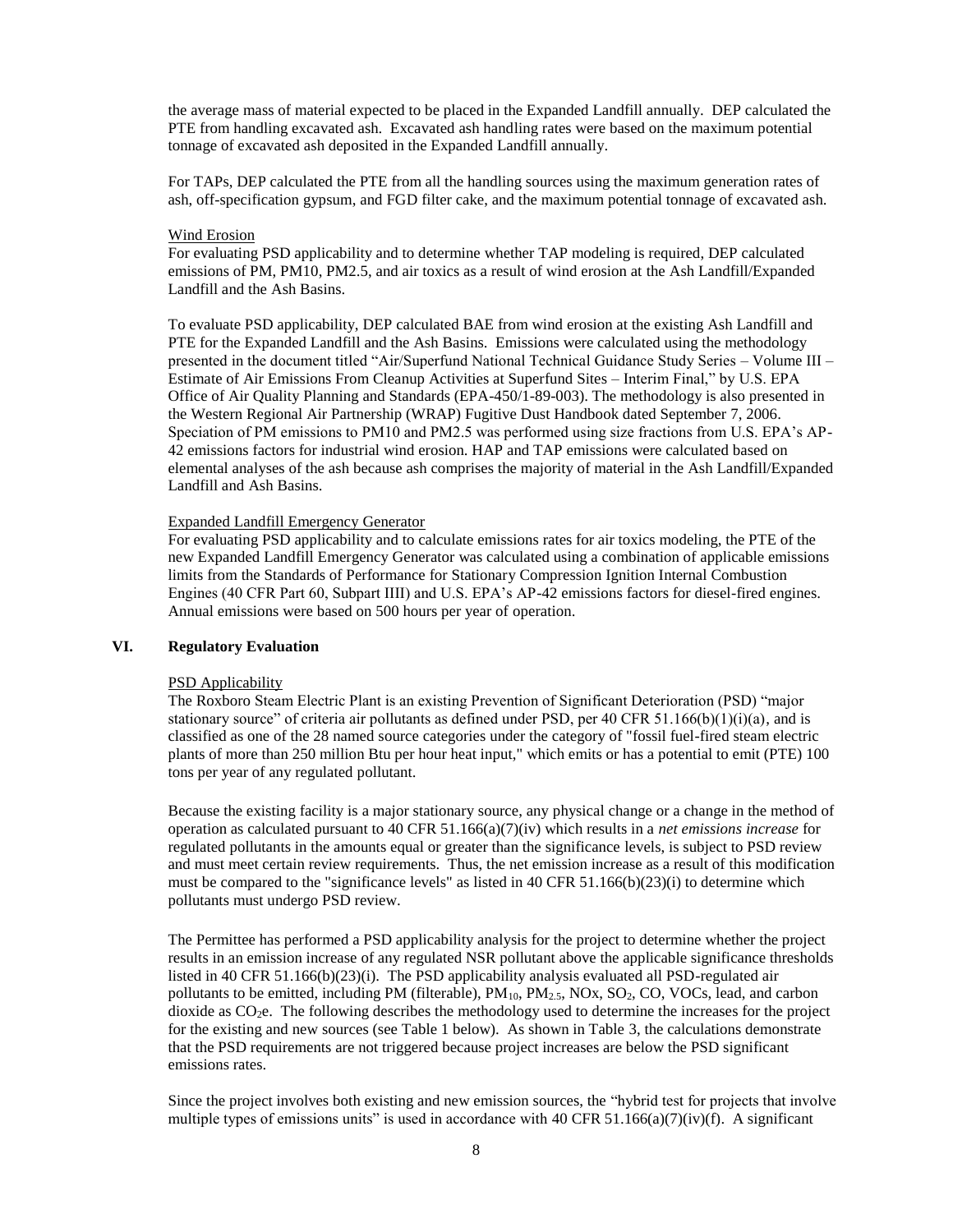emissions increase of a regulated NSR pollutant is projected to occur if the sum of the emissions increases for each source, using the "actual-to-projected actual applicability test" for the existing sources in accordance with 40 CFR 51.166(a)( $7$ )(iv)(c) and the "actual-to-potential test" for the new sources in accordance with 40 CFR 51.166(a)(7)(iv)(d), equals or exceeds the significant amount for that pollutant as defined in paragraph 40 CFR 51.166(b)(23) as follows:

#### A. PSD Applicability Test for Existing Sources

DEP has elected to use the "actual-to-projected actual applicability test" to compare the difference between the *projected actual emissions* (post project), and the *baseline actual emissions* (pre project) in accordance with 40 CFR 51.166(a)(7)(iv)(c) for the existing sources.

For existing emissions sources (i.e., handling and hauling of generated ash and gypsum and wind erosion from the existing Ash Landfill) emissions increases were calculated by comparing BAE to PAE following the project.

#### BAE for Existing Sources

In accordance with 15A NCAC 02D .0530(b)(1)(A), *baseline actual emissions* for an existing emissions source are calculated as the average rate, in tons per year, at which the emissions source actually emitted the pollutant during any consecutive 24-month period selected by the owner or operator within the five-year period immediately preceding the date that a complete permit application is received. However, the Director shall allow a different time period, not to exceed 10 years immediately preceding the date on which a complete permit application is received by the Division, if the owner or operator demonstrates that it is more representative of normal source operation. A different consecutive 24-month period for each regulated NSR pollutant may be used for each regulated NSR pollutant. *Baseline actual emissions* represent the highest historical 24-month average annual emissions in tons per year for each pollutant. For this project, the baseline period is 2018-2019. Table 1 below shows the baseline actual emissions for the existing sources.

#### PAE for Existing Sources

In accordance with 40 CFR 40 51.166(b)(40)(i), *projected actual emissions* means the maximum annual rate, in tons per year, at which an existing emissions unit is projected to emit a regulated NSR pollutant in any one of the 5 years (12-month period) following the date the unit resumes regular operation after the project, or in any one of the 10 years following that date, if the project involves increasing the emissions unit's design capacity or its potential to emit that regulated NSR pollutant, and full utilization of the unit would result in a significant emissions increase, or a significant net emissions increase at the major stationary source.

To determine the maximum annual rate, a source must consider all relevant information, including historical operational data, the company's expected business activity, and the company's highest projections of business activity for the five-year period after implementation of the project. PAE were set equal to BAE for handling generated ash and off-specification gypsum because the operating rate, and thus the material generation rates, are not being modified and will not be impacted by the project. PAE for hauling generated ash, off-specification gypsum, and FGD filter cake were calculated using the post-project haul road distances. PAE from handling FGD filter cake were calculated using the average mass of material expected to be placed in the Expanded Landfill annually. DEP has calculated the PAE for the existing sources as shown in Table 2 below.

### B. PSD Applicability Test for New Sources

Emissions for new sources are calculated under the "actual-to-potential test" as the difference between the potential to emit (post-project) as defined by 40 CFR 51.166(b)(4), and the baseline actual emissions (pre-project) as defined by 40 CFR 51.166(b)(47)(iii). Potential to emit means the maximum capacity to emit under its physical and operational design. For a new emissions sources, BAE are zero.

### PTE for New Sources

To evaluate emissions for the proposed Project, DEP calculated the PTE for excavating ash from the Ash Basins, hauling the ash to the Expanded Landfill, and depositing the excavated ash in the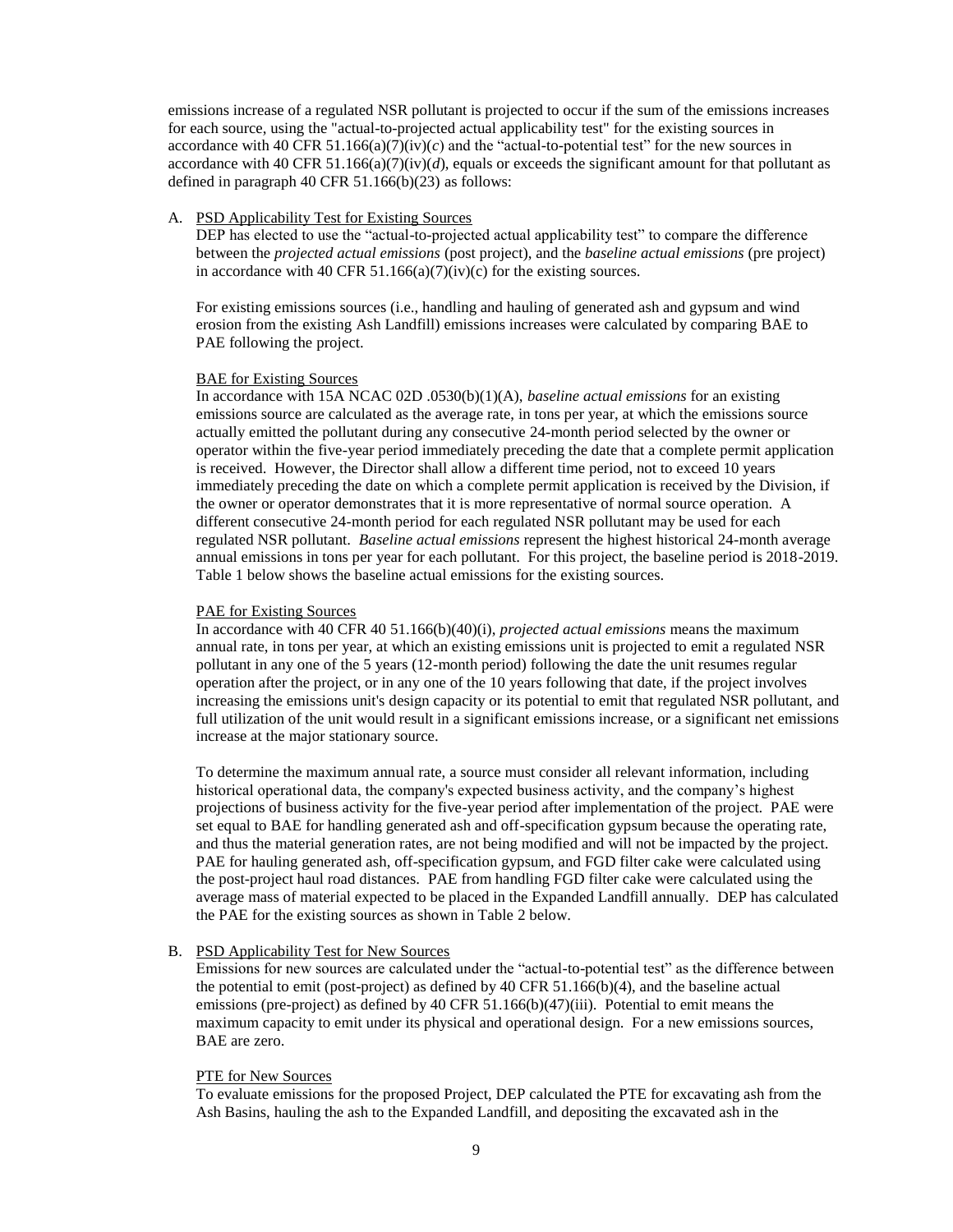Expanded Landfill using the maximum tonnage of ash projected to be excavated and transported in a year. PTE from wind erosion at the Expanded Landfill and Ash Basins was calculated based on the maximum active and inactive areas of operation. PTE for the Expanded Landfill Emergency Generator was calculated using an annual operation of 500 hours per year. DEP has calculated the PTE for the new sources as shown in Table 2 below.

|                                                                                 | <b>PM</b>  | $PM_{10}$    | $PM_{2.5}$ | SO <sub>2</sub>                             | NOx  | CO            | <b>VOC</b> | CO <sub>2</sub> e | Lead       |
|---------------------------------------------------------------------------------|------------|--------------|------------|---------------------------------------------|------|---------------|------------|-------------------|------------|
| <b>Source</b>                                                                   |            |              |            | <b>BAE for existing sources</b> (2018-2019) |      |               |            |                   |            |
| Existing Ash Haul Roads –<br>Loaded                                             | 0.13       | 3.37E-02     | 3.38E-03   |                                             |      |               |            | --                |            |
| Existing Gypsum Haul Roads -<br>Loaded                                          | 0.31       | 8.01E-02     | 8.02E-03   | $-$                                         |      |               |            |                   |            |
| Unloading of Generated Ash at the<br>Ash Landfill (Truck to Pile)               | 1.13E-02   | 1.13E-02     | 1.13E-02   | --                                          | $-$  |               |            | --                | $1.02E-06$ |
| Unloading of Off-Specification<br>Gypsum at the Ash Landfill<br>(Truck to Pile) | $6.28E-02$ | $6.28E - 02$ | $6.28E-02$ | $-$                                         | $-$  | $\sim$ $\sim$ |            | --                | 1.26E-07   |
| Wind Erosion at the Ash Landfill                                                | 3.92       | 1.96         | 0.29       | --                                          |      |               |            |                   | 9.27E-04   |
| Existing Ash Haul Roads –<br>Unloaded                                           | 8.66E-02   | 2.23E-02     | $2.24E-04$ | --                                          | $ -$ |               |            | --                |            |
| Existing Gypsum Haul Roads -<br>Unloaded                                        | 2.06E-01   | 5.31E-02     | 5.32E-03   | $-$                                         |      |               |            | --                |            |
| <b>Total BAE</b>                                                                | 4.73       | 2.23         | 0.381      | --                                          |      |               |            |                   | 9.28E-04   |

Table 1 – Source-by-Source BAE Emission Rates for Existing (tpy)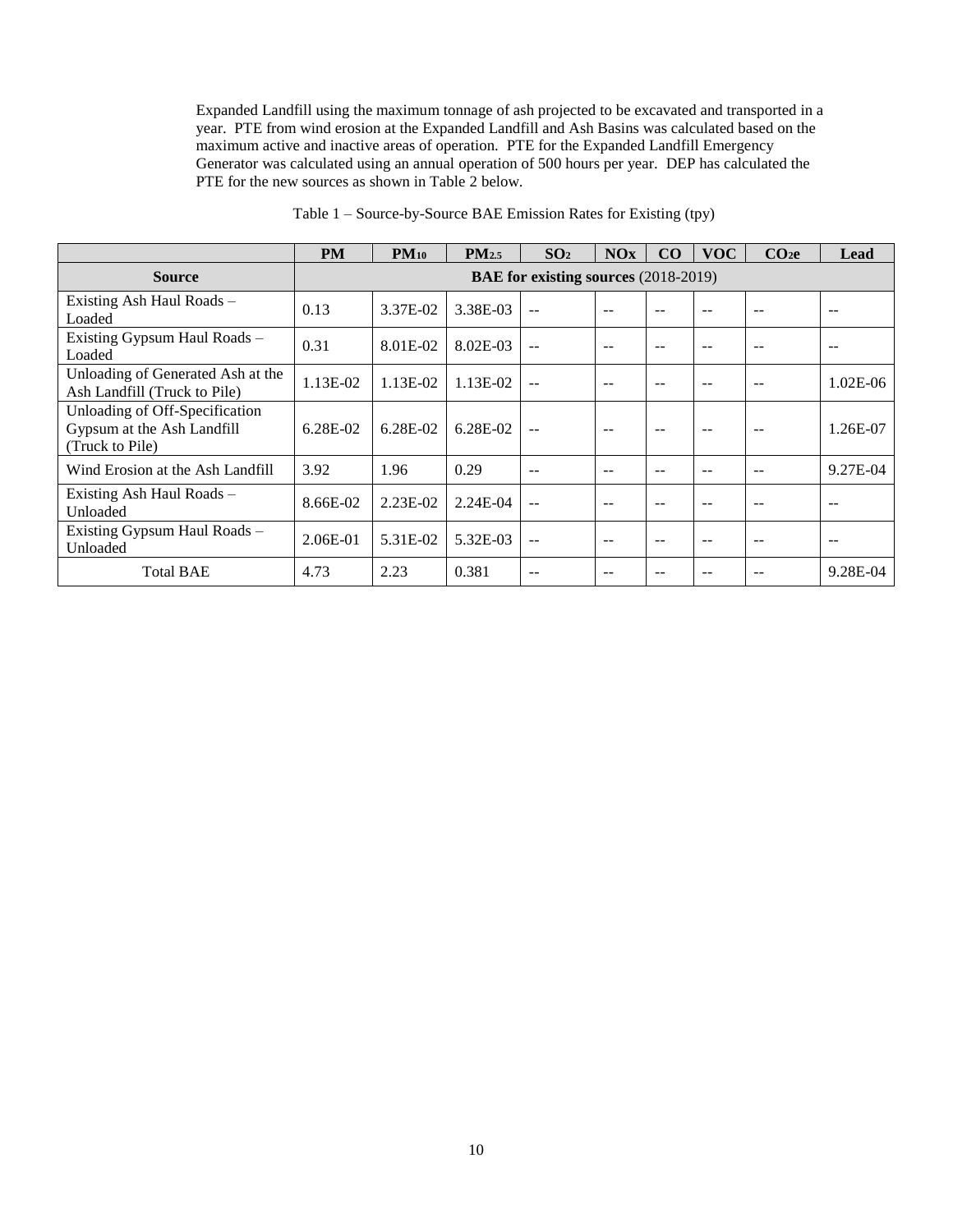|  | Table 2 – Source-by-Source PAE and PTE Emission Rates for Existing and New Sources (tpy) |  |  |
|--|------------------------------------------------------------------------------------------|--|--|
|  |                                                                                          |  |  |

|                                                                                           | <b>PM</b>         | $PM_{10}$ | PM <sub>2.5</sub>                    | SO <sub>2</sub>                 | <b>NOx</b>                                    | CO                | <b>VOC</b>                                    | CO <sub>2</sub> e         | Lead           |
|-------------------------------------------------------------------------------------------|-------------------|-----------|--------------------------------------|---------------------------------|-----------------------------------------------|-------------------|-----------------------------------------------|---------------------------|----------------|
|                                                                                           |                   |           | POST PROJECT EMISSIONS (PAE and PTE) |                                 |                                               |                   |                                               |                           |                |
|                                                                                           |                   |           |                                      | <b>PAE</b> for existing sources |                                               |                   |                                               |                           |                |
| FGD Filter Media Haul Roads -<br>Loaded                                                   | 1.56E-01          | 4.01-02   | 4.03E-03                             | $\overline{a}$                  | $-$                                           | --                | $\overline{a}$                                | $\overline{a}$            | $-$            |
| Ash Generation to Expanded Ash<br>Landfill Haul Roads - Loaded                            | 1.49E-01          | 3.85E-02  | 3.86E-03                             | $\overline{a}$                  | $-$                                           | $\sim$            | $\overline{a}$                                | $\sim$ $\sim$             | $\sim$         |
| Post Gypsum Haul Roads -<br>Loaded                                                        | 4.14E-01          | 1.07E-01  | 1.07E-02                             | $\overline{a}$                  | $\overline{a}$                                | $\overline{a}$    | $\overline{a}$                                | $\overline{a}$            |                |
| Transfer and Unloading of FGD<br>Filter Media at the Expanded<br>Landfill (Truck to Pile) | 3.01E-03          | 3.01E-03  | 3.01E-03                             | $\overline{a}$                  | --                                            | $\sim$ $-$        | $-$                                           | $\overline{a}$            | 6.01E-09       |
| Unloading of Generated Ash at the<br>Expanded Landfill (Truck to Pile)                    | 1.13E-02          | 1.13E-02  | 1.13E-02                             | $\mathbb{L}^{\mathbb{L}}$       | $-$                                           | $\sim$ $\sim$     | $\sim$ $\sim$                                 | $\sim$ $\sim$             | $1.02E-06$     |
| Unloading of Off-Specification<br>Gypsum at the Expanded Landfill<br>(Truck to Pile)      | 6.28E-02          | 6.28E-02  | 6.28E-02                             | $\overline{a}$                  | $-$                                           | $\mathbb{L}$ .    | $\overline{a}$                                | $\sim$ $\sim$             | 1.26E-07       |
| FGD Filter Media Haul Roads -<br>Unloaded                                                 | 1.03E-01          | 2.66E-02  | 2.67E-03                             | $\overline{a}$                  | $\sim$                                        | $\sim$ $\sim$     | $\sim$ $\sim$                                 | $\sim$ $\sim$             | $\sim$ $\sim$  |
| Ash Generation to Expanded<br>Landfill Haul Roads - Unloaded                              | 9.90E-02          | 2.55E-02  | 2.56E-03                             | $-$                             | $\sim$                                        | $\sim$ $\sim$     | $\overline{a}$                                | $\sim$ $\sim$             | $-$            |
| Existing Gyp Haul Roads -<br>Unloaded                                                     | 2.74E-01          | 7.08E-02  | 7.10E-03                             | $\overline{a}$                  | $\overline{a}$                                | $\omega_{\rm{m}}$ | $\overline{a}$                                | $\overline{a}$            | $\overline{a}$ |
| <b>Total PAE</b>                                                                          | $1.27E + 00$      | 3.85E-01  | 1.08E-01                             | $\overline{a}$                  | $\overline{a}$                                | $\sim$            | $\overline{a}$                                | $\sim$                    | 1.15E-06       |
|                                                                                           |                   |           |                                      | PTE for new sources             |                                               |                   |                                               |                           |                |
| <b>Excavation of East Ash Basin</b>                                                       | 0.38              | 0.38      | 0.38                                 | $\overline{a}$                  | $\overline{a}$                                | $\overline{a}$    | $\overline{a}$                                | $\overline{a}$            | 3.44E-05       |
| <b>Excavation of West Ash Basin</b>                                                       | 1.28              | 1.28      | 1.28                                 | $\overline{a}$                  | $\overline{a}$                                | $\overline{a}$    | $\overline{a}$                                | $\overline{a}$            | 1.15E-04       |
| New Haul Roads - Loaded                                                                   | $4.\overline{40}$ | 1.13      | $\overline{0.11}$                    | $\overline{a}$                  | $\overline{a}$                                | $\sim$            | $\overline{a}$                                | $\overline{a}$            | $\sim$ $\sim$  |
| Unloading of Dewatered Ash at<br>the Expanded Landfill (Truck to<br>Pile)                 | 0.41              | 0.41      | 0.41                                 | $\overline{a}$                  | $\overline{a}$                                | $\overline{a}$    | $\overline{a}$                                | $\overline{a}$            | 3.73E-05       |
| Wind Erosion at the Expanded<br>Ash Landfill                                              | 4.81              | 2.41      | 0.36                                 | $\overline{a}$                  | $-$                                           | $\mathbf{L}$      | $\overline{a}$                                | $\sim$                    | 1.54E-03       |
| <b>Expanded Landfill Emergency</b><br>Generator                                           | 3.31E-02          | 3.31E-02  | 3.31E-02                             | 1.09E-03                        | 0.66                                          | 0.58              | 0.25                                          | 115                       | $6.34E-06$     |
| new Haul Roads - Unloaded                                                                 | 3.04              | 0.78      | 7.85E-02                             | u.                              | $\overline{a}$                                | $\sim$ $\sim$     | $\mathbb{L}^{\mathbb{L}}$                     | $\overline{a}$            | $\overline{a}$ |
| Wind Erosion at the East Ash<br>Basin                                                     | 4.32              | 2.16      | 0.32                                 | $-$                             | $\mathord{\hspace{1pt}\text{--}\hspace{1pt}}$ | $\sim$ $\sim$     | $\mathord{\hspace{1pt}\text{--}\hspace{1pt}}$ | $\sim$ $\sim$             | 1.02E-03       |
| Wind Erosion at the West Ash<br>Basin                                                     | 5.77              | 2.89      | 0.43                                 | $\overline{a}$                  | $\overline{a}$                                | $\overline{a}$    | $\sim$                                        | $\mathbb{L}^{\mathbb{L}}$ | 2.20E-03       |
| <b>Total PTE</b>                                                                          | 24.44             | 11.47     | 3.40                                 | 1.09E-03                        | 0.66                                          | 0.58              | 0.25                                          | 115                       | 5.13E-03       |

Table 3 shows a summary of the net emissions increases for the project based on the BAE, PAE and PTE emissions shown in Tables 1 and 2 above. The change in emissions resulting from the proposed project was calculated by subtracting the BAE from the total post project emissions (PAE emissions for existing sources and PTE emissions for new sources). DEP has demonstrated that the total project emission increases are less than the *significant emissions increase* (as defined by 40 CFR 40 51.166(b)(23)) and therefore a PSD review is not required for this project.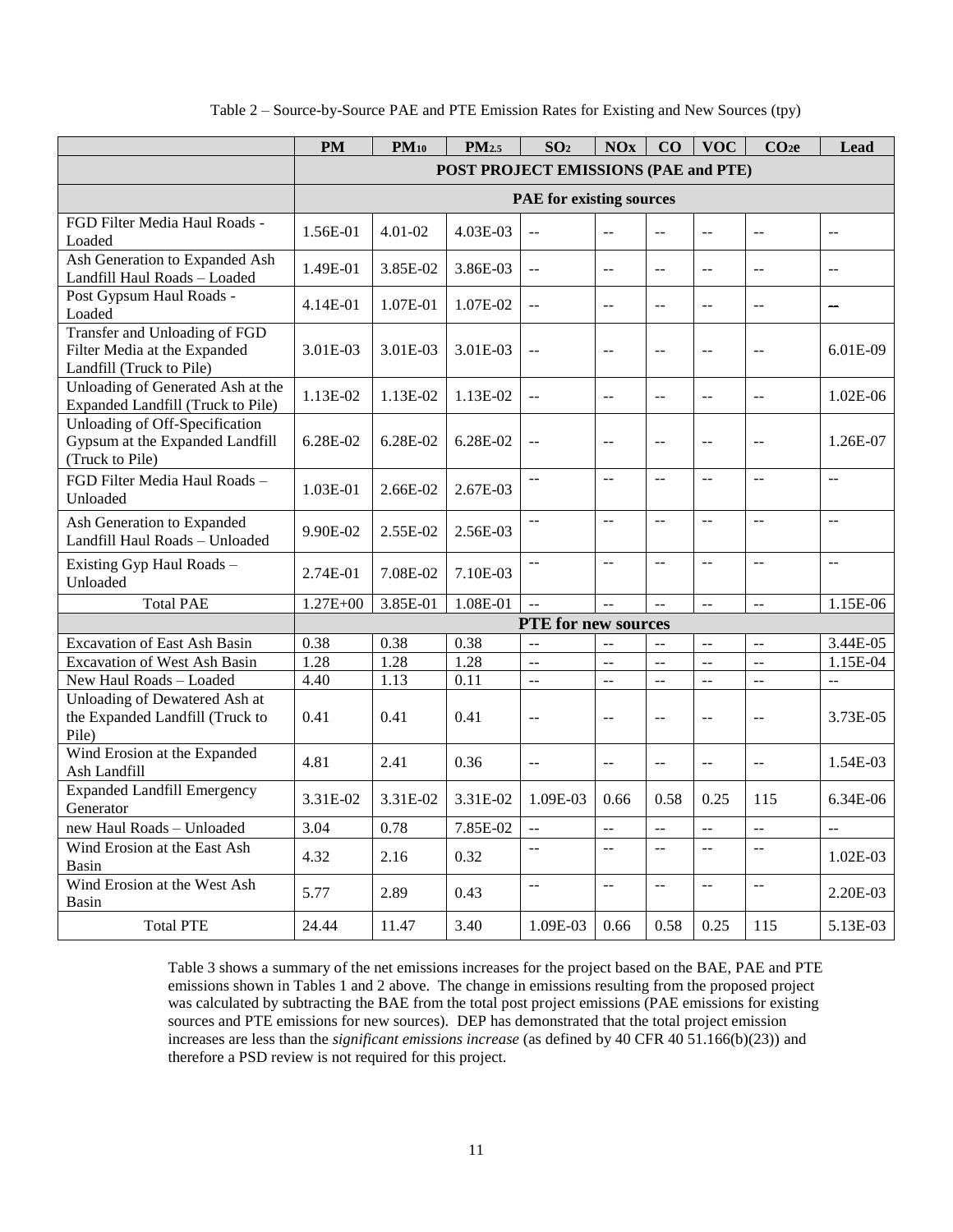|                                                   |                             | <b>PM</b>      | $PM_{10}$ | PM <sub>2.5</sub> | SO <sub>2</sub> | NOx            | CO             | <b>VOC</b> | CO <sub>2</sub> e | Lead           |
|---------------------------------------------------|-----------------------------|----------------|-----------|-------------------|-----------------|----------------|----------------|------------|-------------------|----------------|
| <b>Baseline Actual Emissions</b><br>(BAE)         |                             | 4.73           | 2.23      | 0.381             | $-$             | --             | --             | $-$        | --                | 9.28E-04       |
| Post                                              | PAE for existing<br>sources | 1.27           | 0.385     | 0.11              | $-$             | --             | $-$            | $-$        | --                | 1.15E-06       |
| Project<br>Emissions                              | PTE for new<br>sources      | 24.44          | 11.47     | 3.40              | 1.09E-03        | 0.66           | 0.58           | 0.25       | 115               | 5.13E-03       |
|                                                   | <b>Total Post Project</b>   | 25.71          | 11.85     | 3.51              | 1.09E-03        | 0.66           | 0.58           | 0.25       | 115               | 5.13E-03       |
| Project emissions increase<br>$(PAE + PTE - BAE)$ |                             | 20.98          | 9.62      | 3.12              | 1.09E-03        | 0.66           | 0.58           | 0.25       | 115               | 4.20E-03       |
| <b>PSD Significant Emissions Rate</b>             |                             | 25             | 15        | 10                | 40              | 40             | 100            | 40         | 75,000            | 0.6            |
| Is pollutant subject to PSD<br>review?            |                             | N <sub>0</sub> | No        | N <sub>0</sub>    | N <sub>0</sub>  | N <sub>0</sub> | N <sub>0</sub> | No         | <b>NA</b>         | N <sub>0</sub> |

Table 3 – PSD Applicability Analysis Summary (tpy)

## 15A NCAC 02D .0530(u) Condition

DEP has elected to use *projected actual emissions* to determine applicability with PSD requirements. Under the 15A NCAC 02D .0530(u) rule, if the *projected actual emissions*, calculated pursuant to 40 CFR  $51.166(b)(40)(ii)(a)$  and (b), minus baseline actual emissions, is 50 percent or greater of the amount that is a significant emissions increase, without reference to the amount that is a significant net emissions increase, for the regulated NSR pollutant, then a permit condition is required for monitoring, recordkeeping and reporting of the annual emissions related to the project in tons per year, for 10 years following resumption of regular operations after the change if the project involves increasing the emissions unit's design capacity or its potential to emit for the regulated NSR pollutant; otherwise, these records shall be maintained for five years following resumption of regular operations after the change.

All relevant information, including historical operational data, the company's expected business activity, and the company's highest projections of business activity for the five-year period after implementation of the project, along with fugitive emissions, have been considered by DEP. As stated previously, PAE were set equal to BAE for handling generated ash and off-specification gypsum because the operating rate, and thus the material generation rates, are not being modified and will not be impacted by the project. All fugitive emissions have been included. Therefore, PAE has been calculated pursuant to 51.166(b)(40)(ii)(a) and (b).

Since, this project does not involve increasing the ash and gypsum generation (design capacity) from the boilers, monitoring is required for five years. DEP's use of PAE in determining applicability with PSD requirements means that the total post project emissions (PAE for existing sources and PTE for new sources) are subject to the above reporting requirement. Since the PAE minus BAE for PM and  $PM_{10}$  is 50 percent or greater of the amount that is a significant emissions increase, these pollutants are required to be included in the 02D .0530(u) condition. Accordingly, the following condition is being placed in the permit.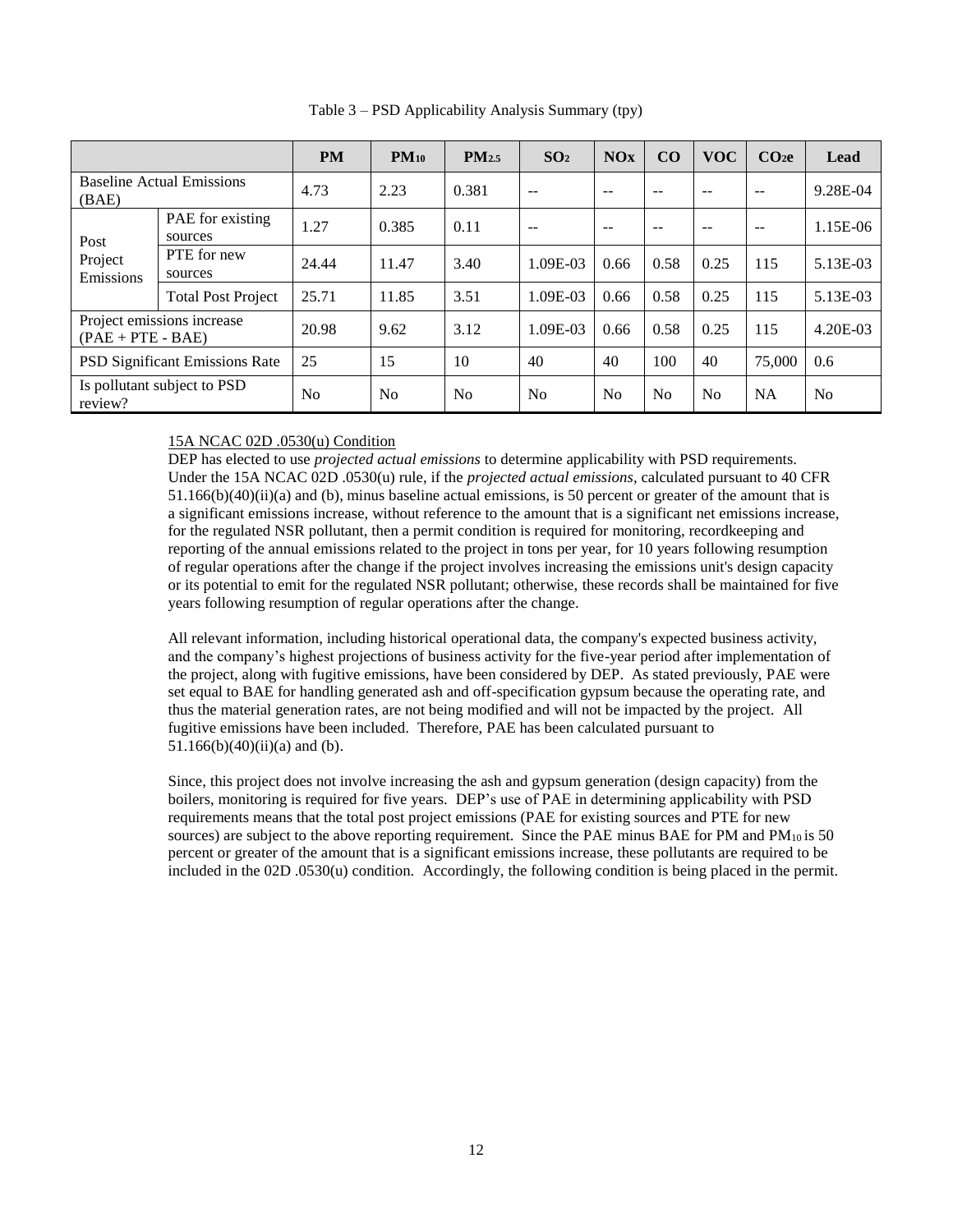### 15A NCAC 02D .0530(u): USE OF PROJECTED ACTUAL EMISSIONS TO AVOID APPLICABILITY OF PREVENTION OF SIGNIFICANT DETERIORATION REQUIREMENTS

### Monitoring/Recordkeeping/Reporting

The Permittee has used projected actual emissions to avoid applicability of prevention of significant deterioration requirements, pursuant to Application 7300029.21A, for the ash basin closure project shown below. The Permittee shall perform the following:

- i. The Permittee shall maintain records of annual emissions in tons per year, on a calendar year basis related to the ash basin closure project, for five years following first placement of ash in the Expanded Landfill after the change is made.
- ii. The Permittee shall submit a report to the director within 60 days after the end of each calendar year during which these records must be generated. The report shall contain the items listed in 40 CFR  $51.166(r)(6)(v)(a)$  through (c).
- iii. The Permittee shall make the information documented and maintained under this condition available to the Director or the general public pursuant to the requirements in 40 CFR 70.4(b)(3)(viii).
- iv. The reported actual emissions (post-construction emissions) for each of the five calendar years will be compared to the projected actual emissions (pre-construction projection) as included below:

| <b>Regulated NSR</b><br><b>Pollutant</b> | <b>Projected Actual Emissions*</b><br>(tons per year) |
|------------------------------------------|-------------------------------------------------------|
| PМ                                       | 20.98                                                 |
| $PM_{10}$                                | 9.62                                                  |

\* The projected actual emissions are not enforceable limitations. If the reported actual emissions exceed the projected actual emissions, the Permittee shall include in its annual report an explanation as to why actual emissions exceeded the projected actual emissions. These projected actual emissions include total post project emissions (projected actual emissions for existing sources and potential to emit emissions for new sources) as used in the application.

### Repeal of 02D .0536 "Particulate Emissions from Electric Utility Boilers"

In a letter received March 19, 2021, from Mr. James Wells, Vice President EHS Programs & Environmental Sciences, Duke Energy requested that the annual average opacity, particulate matter limits, and the requirement to implement a Malfunction Abatement Plan (Malfunction Abatement Manual) as detailed in 02D .0536 be removed from the permit for the boilers (Units 1, 2 and 3) since the rule was repealed effective November 1, 2020 and no longer applies. In addition, since the affected units are subject to the MATS regulation under 02D .1111, the provisions of 02D .0535 no longer apply to the boilers and Duke Energy requests that all references to a Malfunction Abatement Plan be removed from the permit. DAQ agrees that 02D .0536 and 02D .0535 no longer apply and are being removed from the permit.

### **VII. Facility-wide Toxics Demonstration**

### State-Only Requirement

## 15A NCAC 02D .1100 CONTROL OF TOXIC AIR POLLUTANTS

As a result of this modification to excavate the East Ash Basin and West Ash Basin and place the excavated ash in the Expanded Landfill), which results in an increase in emissions in several toxic air pollutants, a facility-wide toxics modeling demonstration is triggered.

In accordance with 15A NCAC 02Q .0709(a), the owner or operator of a source who is applying for a permit or permit modification to emit toxic air pollutants shall:

- i. demonstrate to the satisfaction of the Director through dispersion modeling that the emissions of toxic air pollutants from the facility will not cause any acceptable ambient level listed in 15A NCAC 02D .1104 to be exceeded beyond the premises (adjacent property boundary); or
- ii. demonstrate to the satisfaction of the Commission or its delegate that the ambient concentration beyond the premises (adjacent property boundary) for the subject toxic air pollutant shall not adversely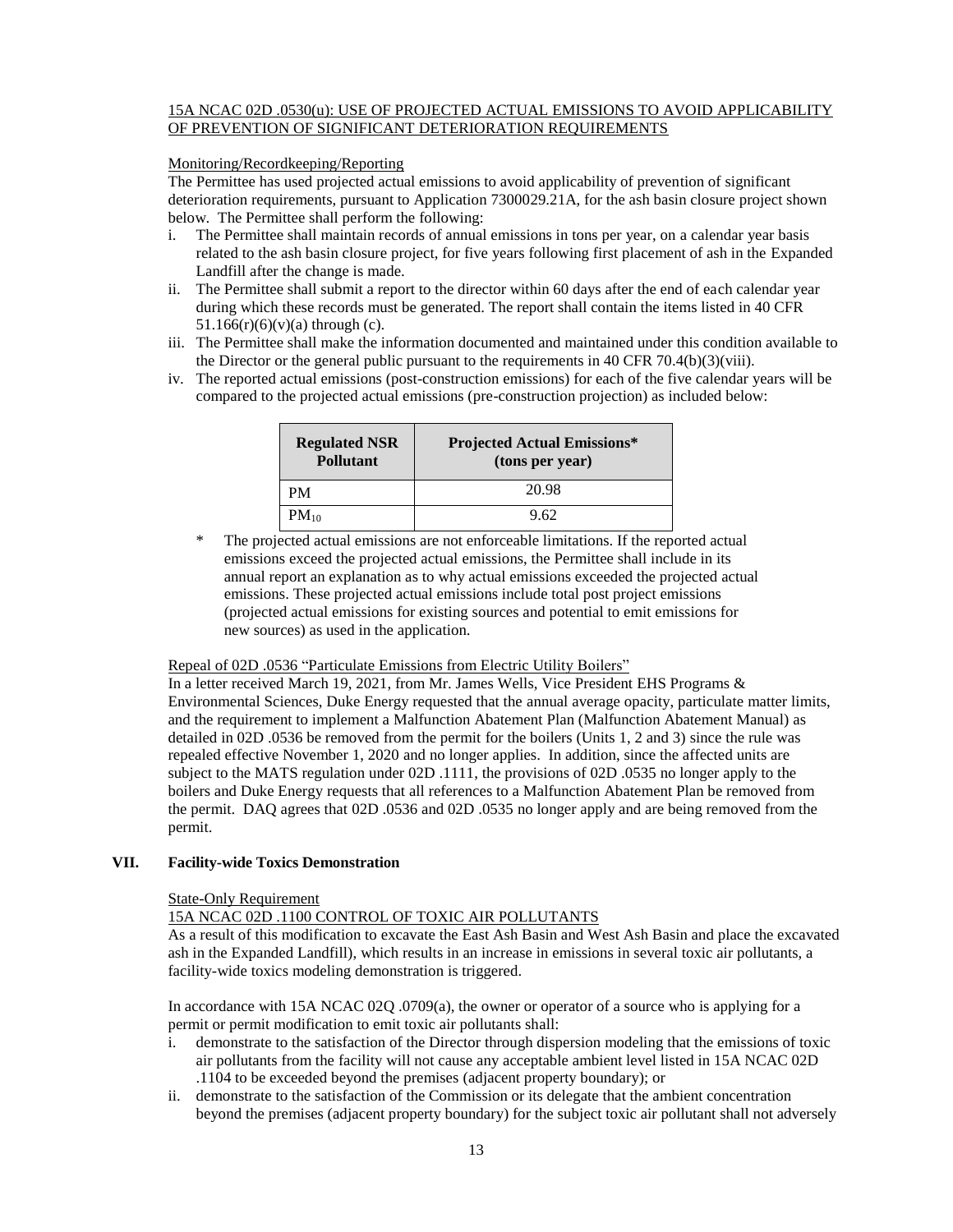affect human health (e.g., a risk assessment specific to the facility) though the concentration is higher than the acceptable ambient level in 15A NCAC 02D .1104.

As required by NCAC 02Q .0706(b), the owner or operator of the facility shall submit a permit application to comply with 15A NCAC 02D .1100 if the modification results in:

- i. a net increase in emissions or ambient concentration of any toxic air pollutant that the facility was emitting before the modification; or
- ii. emissions of any toxic air pollutant that the facility was not emitting before the modification if such emissions exceed the levels contained in 15A NCAC 02Q .0711.

As required by NCAC 02Q .0706(c), the permit application shall include an evaluation for all toxic air pollutants (TAPs) covered under 15A NCAC 02D .1104 for which there is:

- i. a net increase in emissions of any toxic air pollutant that the facility was emitting before the modification; and
- ii. emission of any toxic air pollutant that the facility was not emitting before the modification if such emissions exceed the levels contained in 15A NCAC 02Q .0711.

All sources at the facility, excluding sources exempt from evaluation in 15A NCAC 02Q .0702, emitting these toxic air pollutants shall be included in the evaluation.

Note, source WWTBR does not emit a compound affected by this project and therefore it was not modeled. The WWTBR toxic emission rate for H2S had previously been modeled and that emission rate has been included in the emission rate condition.

DEP performed a facility-wide air toxics analysis, for all permitted existing sources, including the Maximum Achievable Control Technology (MACT) sources. Air toxics emissions for the sources in this permit subject to a Part 63 MACT are exempt from air permitting, pursuant to 02Q .0702(a)(27)(B) and the Permittee is not required to model exempt MACT sources. Nevertheless, the Permittee has volunteered to include emissions for all such exempt sources in the modeling analysis.

The proposed project will result in an increase in the maximum daily and annual emissions rates of several TAPs. In addition, certain TAP emissions from the facility exceed the 15A NCAC 02Q .0711 Toxic Pollutant Emission Rates (TPERs) requiring a permit. Therefore, a facility-wide air toxics analysis was performed for these TAPs and the TPER analysis indicates the following:

- Arsenic and Inorganic Arsenic Compounds– Annual (Carcinogens) TPER exceeded
- Beryllium (7440-41-7) Annual (Carcinogens) TPER exceeded
- Cadmium (7440-43-9) Annual (Carcinogens) TPER exceeded
- Soluble Chromate Compounds, as Chromium (VI) Equivalents Daily (Chronic Toxicants) TPER exceeded
- Manganese and Compounds Daily (Chronic Toxicants) TPER exceeded
- Mercury Daily (Chronic Toxicants) TPER exceeded
- Nickel (7440-02-0) Daily (Chronic Toxicants) TPER exceeded

### Toxics Modeling Analysis

The first step in the toxics analysis, as stated above, is to determine if the modification results in a net increase in emissions or ambient concentration of any toxic air pollutant that the facility was emitting before the modification, or if the modification results in emissions of any toxic air pollutant that the facility was not emitting before the modification if such emissions exceed the levels contained in 15A NCAC 02Q .0711. Table 4 shows the potential emissions for the short-term and annual pollutants for the TAPs for which the modification results in a net increase in emissions that the facility was emitting before the modification. There are no new TAPs being emitted for which the facility was not emitting before the modification.

### TEPR Analysis

Once it was determined which TAP emissions were being increased due to the modification, the next step of the modeling analysis is to perform a TPER analysis using total facility-wide potential emissions from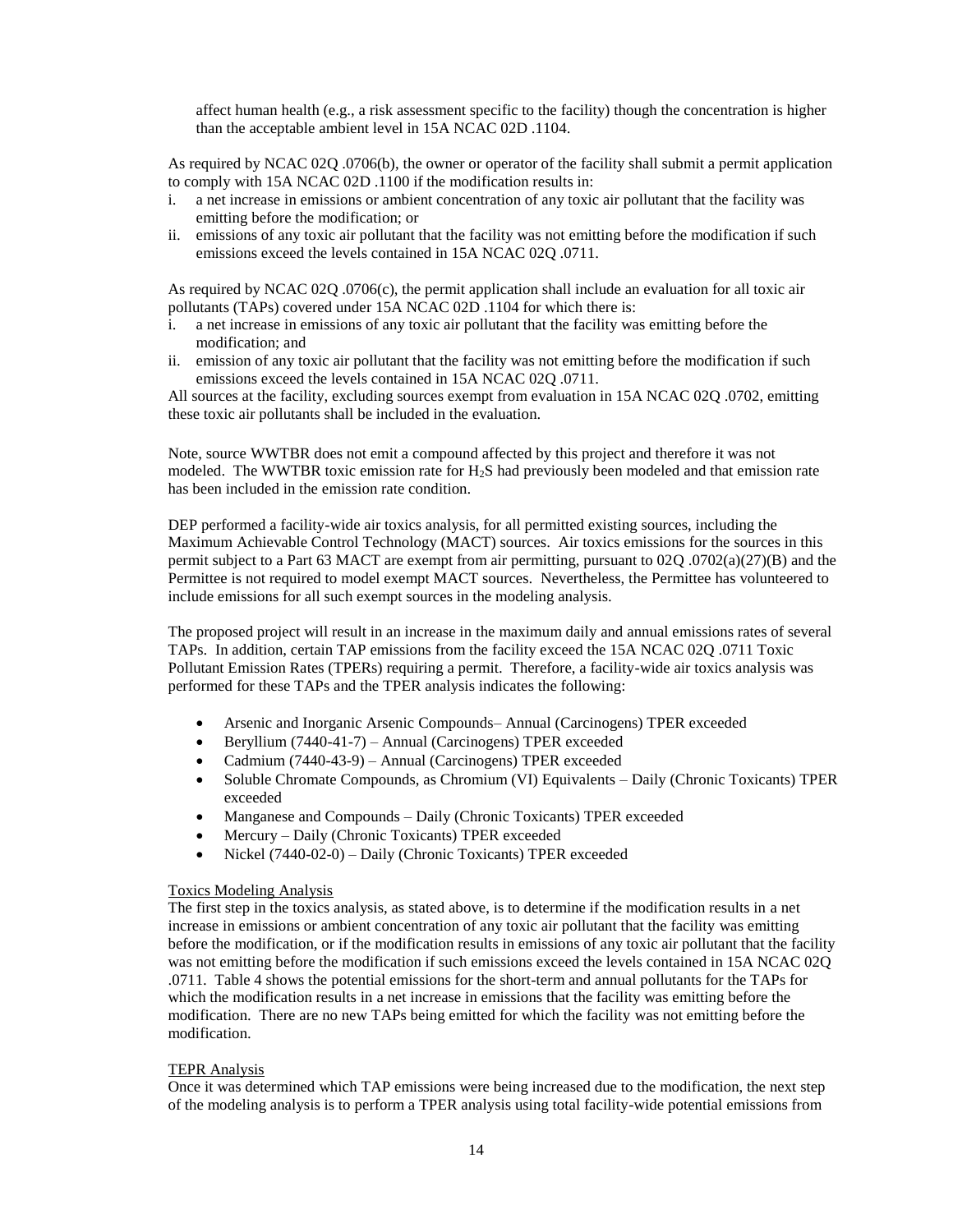the proposed modification (Table 4) to determine if the TPERs in rule 02Q .0711 are exceeded for each TAP emission being increased.

| Compound    |       | <b>Facility-wide Potential</b> |       | <b>TPER</b> |        |       | <b>TPER Exceeded?</b> |        |       |
|-------------|-------|--------------------------------|-------|-------------|--------|-------|-----------------------|--------|-------|
|             |       | <b>Emission Rates</b>          |       |             |        |       |                       |        |       |
|             | lb/hr | lb/day                         | lb/yr | lb/hr       | lb/day | lb/yr | lb/hr                 | lb/day | lb/yr |
| Arsenic     |       |                                | 323   |             |        | 0.053 |                       |        | yes   |
| Beryllium   |       |                                | 13.1  |             |        | 0.28  |                       |        | yes   |
| Cadmium     |       |                                | 26.7  |             |        | 0.37  |                       |        | yes   |
| Chromium VI |       | 0.29                           |       |             | 0.013  |       |                       | yes    |       |
| Manganese   |       | 23.0                           |       |             | 0.630  |       |                       | yes    |       |
| Mercury     |       | 0.64                           |       |             | 0.013  |       |                       | yes    |       |
| Nickel      |       | 4.55                           |       |             | 0.13   |       |                       | yes    |       |

**Table 4 Toxic Pollutant Emission Rate (TPER) Analysis**

### Air Toxics AAL Analysis

After the toxics exceeding their TPERs were identified (Table 4), a facility-wide air dispersion modeling analysis was completed using potential emissions to determine the resulting modeled ambient concentrations for comparison to the Acceptable Ambient Levels (AALs) in 15A NCAC 02D .1104.

To maximize operational flexibility and to possibly reduce the need for future TAP modeling analyses for these sources at the facility, DEP requested permit limits based on "optimized" emission rates. That is, based on the resulting concentrations from the potential model run, the potential emission rates for each source were increased to optimized rates which result in ambient concentrations that are a greater percent (approximately 98%) of the AALs than for the baseline (potential) model run while still staying below 100% the AALs. Results of the baseline and optimized modeling analyses are shown in Table 5 and Table 6 respectively, with the resulting impacts and associated averaging period as a percent of the applicable AAL for each toxic.

| <b>Pollutant</b> | Year | Averaging<br><b>Period</b> | <b>Maximum Impact</b><br>$(\mu g/m^3)$ | AAL (µg/m <sup>3</sup> ) | <b>Percent of AAL</b><br>$\left( \frac{0}{0} \right)$ |
|------------------|------|----------------------------|----------------------------------------|--------------------------|-------------------------------------------------------|
| Arsenic          | 2017 | Annual                     | 3.87E-04                               | $2.1E-03$                | 18.44                                                 |
| Beryllium        | 2017 | Annual                     | 7.31E-05                               | $4.1E-03$                | 1.78                                                  |
| Cadmium          | 2017 | Annual                     | $1.60E - 0.5$                          | 5.5E-03                  | 0.29                                                  |
| Chromium VI      | 2015 | 24-hour                    | 1.37E-03                               | 0.62                     | 0.22                                                  |
| Manganese        | 2017 | 24-hour                    | 3.60E-02                               | 31                       | 0.12                                                  |
| Mercury          | 2017 | 24-hour                    | 1.00E-03                               | 0.6                      | 0.18                                                  |
| Nickel           | 2015 | 24-hour                    | 8.00E-03                               | 6                        | 0.13                                                  |

**Table 5 Results of Baseline Modeled Toxics Impacts**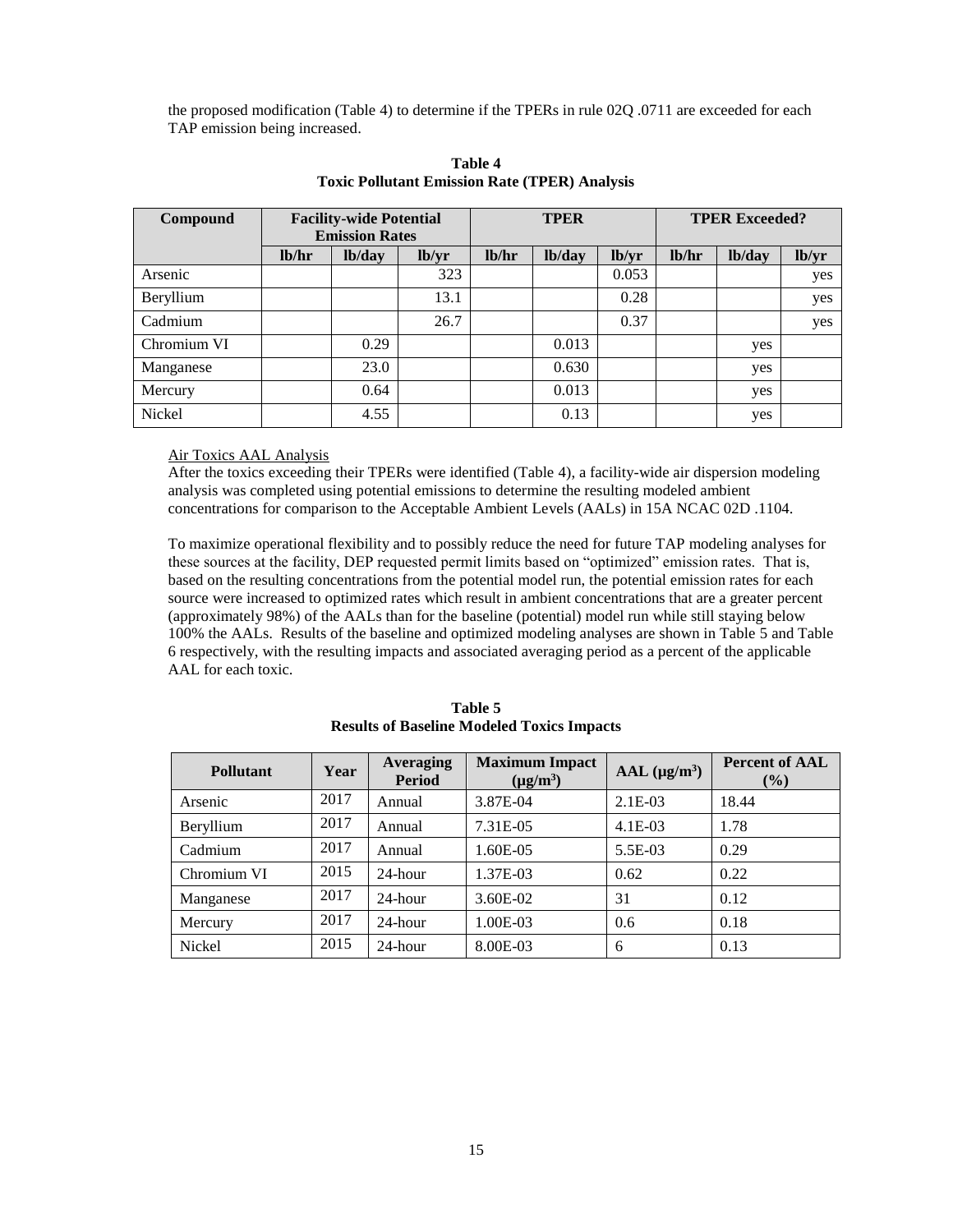| <b>Pollutant</b> | Year | <b>Averaging</b><br><b>Period</b> | <b>Maximum Impact</b><br>$(\mu g/m^3)$ | AAL (µg/m <sup>3</sup> ) | <b>Percent of AAL</b><br>$($ %) |
|------------------|------|-----------------------------------|----------------------------------------|--------------------------|---------------------------------|
| Arsenic          | 2017 | Annual                            | $2.06E-03$                             | $2.1E-03$                | 98.10                           |
| Beryllium        | 2017 | Annual                            | $4.0E-03$                              | $4.1E-03$                | 98.05                           |
| Cadmium          | 2017 | Annual                            | 5.4E-03                                | 5.5E-03                  | 98.0                            |
| Chromium VI      | 2015 | 24-hour                           | $6.1E-01$                              | 0.62                     | 98.0                            |
| Manganese        | 2015 | 24-hour                           | 30.4                                   | 31                       | 98.0                            |
| Mercury          | 2014 | $24$ -hour                        | 0.59                                   | 0.6                      | 98.0                            |
| Nickel           | 2015 | 24-hour                           | 5.9                                    | 6                        | 98.0                            |

**Table 6 Results of Optimized Modeled Toxics Impacts**

DEP's toxics dispersion modeling analysis was approved by Mark Yoder, AQAB, (see memo to Ed Martin dated March 23, 2021) and adequately demonstrates compliance with the AALs outlined in 15A NCAC 02D.1104, on a source-by-source basis.

No toxics monitoring, recordkeeping, or reporting is required since the resulting impacts and percent of the AAL for all toxics for the potential (baseline) modeling are significantly below the AALs.

Detailed toxic emission rates (baseline and optimized) for each source are shown in DEP's application. The permit toxic limits for all sources modeled, except for the MACT sources, which are exempt from toxics permitting, are shown below in Table 7 and in permit condition 2.2.A.1.a.

|                         |                                                |                                   | <b>Emissions Limit</b> |              |  |
|-------------------------|------------------------------------------------|-----------------------------------|------------------------|--------------|--|
| <b>Permit Source ID</b> | <b>Source Description</b>                      | <b>Toxic Air Pollutant</b>        | (lb/yr)                | (lb/day)     |  |
| <b>ES-WWTFBR</b>        | Wastewater treatment<br>facility (bio-reactor) | <b>HYDROGEN</b><br><b>SULFIDE</b> |                        | $5.41E + 01$ |  |
| ES-FA Silo 4            | Flyash conveying                               | <b>ARSENIC</b>                    | $2.35E + 00$           |              |  |
|                         | system storage and<br>handling silo            | <b>BERYLLIUM</b>                  | $5.26E + 00$           |              |  |
|                         |                                                | <b>CADMIUM</b>                    | $4.02E + 00$           |              |  |
|                         |                                                | <b>CHROMIUM VI</b>                |                        | 1.68E-01     |  |
|                         |                                                | <b>MANGANESE</b>                  |                        | $4.29E + 00$ |  |
|                         |                                                | <b>MERCURY</b>                    |                        | 8.92E-04     |  |
|                         |                                                | <b>NICKEL</b>                     |                        | $1.63E + 00$ |  |
| ES-FA Silo 3, ES-S-     | Flyash conveying                               | <b>ARSENIC</b>                    | $2.35E + 00$           |              |  |
| 3L2                     | system storage and<br>handling silo, mineral-  | <b>BERYLLIUM</b>                  | $5.26E + 00$           |              |  |
|                         | rich flyash loadout                            | <b>CADMIUM</b>                    | $4.02E + 00$           |              |  |
|                         | system                                         | <b>CHROMIUM VI</b>                |                        | 1.68E-01     |  |
|                         |                                                | <b>MANGANESE</b>                  |                        | $4.29E + 00$ |  |
|                         |                                                | <b>MERCURY</b>                    |                        | 8.92E-04     |  |
|                         |                                                | <b>NICKEL</b>                     |                        | $1.63E + 00$ |  |
| ES-FA Silo 2            | Flyash conveying                               | <b>ARSENIC</b>                    | $2.35E + 00$           |              |  |
|                         | system storage and                             | <b>BERYLLIUM</b>                  | $5.26E + 00$           |              |  |

# **Table 7 Permit Toxic Emission Limits**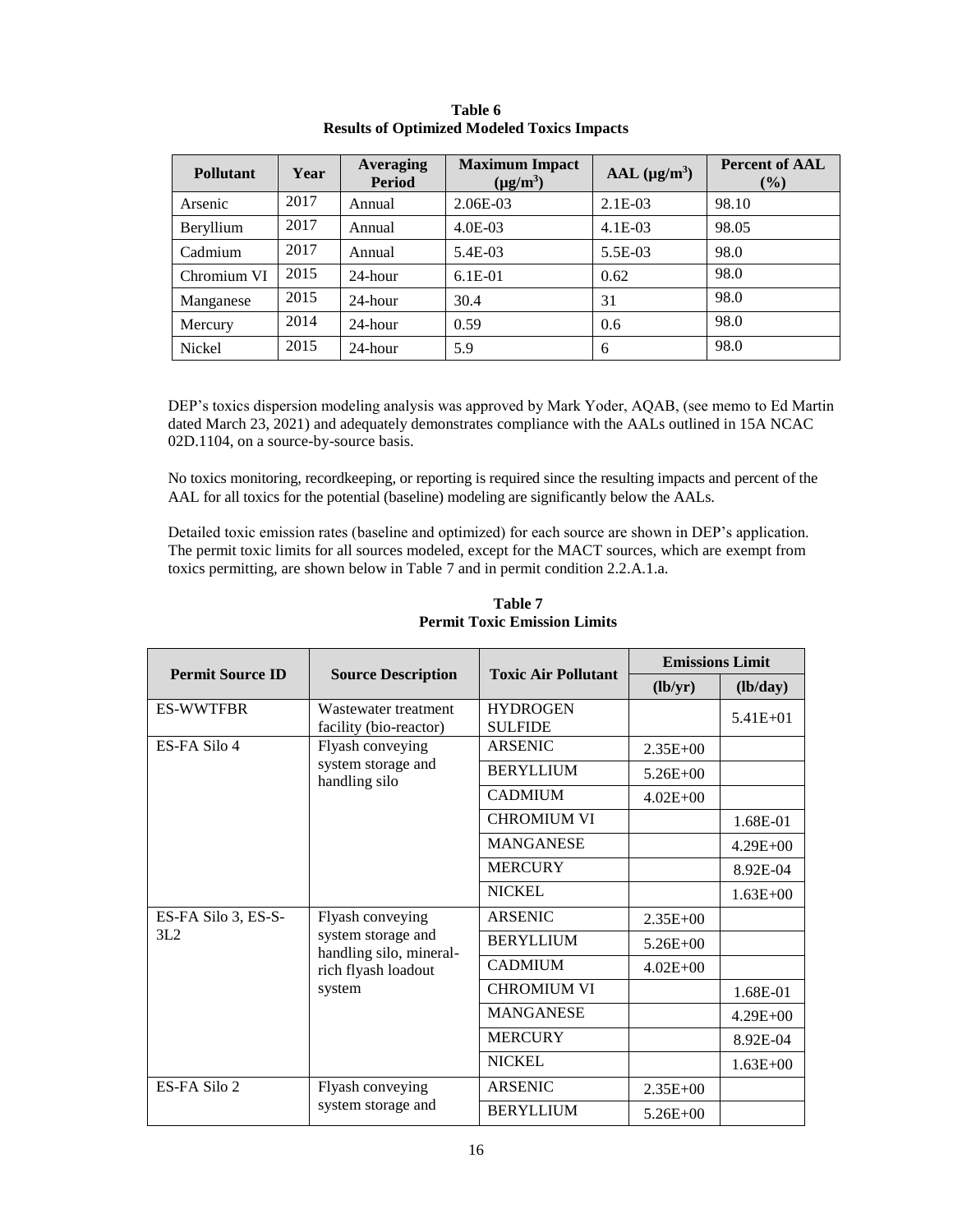| <b>Permit Source ID</b>                  | <b>Source Description</b>                                                              | <b>Toxic Air Pollutant</b> | <b>Emissions Limit</b> |              |
|------------------------------------------|----------------------------------------------------------------------------------------|----------------------------|------------------------|--------------|
|                                          |                                                                                        |                            | (lb/yr)                | (lb/day)     |
|                                          | handling silo,                                                                         | <b>CADMIUM</b>             | $4.02E + 00$           |              |
|                                          | electrostatic flyash<br>separation system and                                          | <b>CHROMIUM VI</b>         |                        | 1.68E-01     |
|                                          | mineral-rich product                                                                   | <b>MANGANESE</b>           |                        | $4.29E + 00$ |
|                                          | load-out silo                                                                          | <b>MERCURY</b>             |                        | 8.92E-04     |
|                                          |                                                                                        | <b>NICKEL</b>              |                        | $1.63E + 00$ |
| ES FA-Silo 1                             | Flyash conveying                                                                       | <b>ARSENIC</b>             | $2.35E+00$             |              |
|                                          | system storage and<br>handling silo                                                    | <b>BERYLLIUM</b>           | $5.26E + 00$           |              |
|                                          |                                                                                        | <b>CADMIUM</b>             | $4.02E + 00$           |              |
|                                          |                                                                                        | <b>CHROMIUM VI</b>         |                        | 1.68E-01     |
|                                          |                                                                                        | <b>MANGANESE</b>           |                        | $4.29E + 00$ |
|                                          |                                                                                        | <b>MERCURY</b>             |                        | 8.92E-04     |
|                                          |                                                                                        | <b>NICKEL</b>              |                        | $1.63E + 00$ |
| ES-LS Convey 4A,                         | Five limestone                                                                         | <b>ARSENIC</b>             | 1.09E-01               |              |
| 4B, 5, 6, 7 and ES-LS                    | conveyors, four                                                                        | <b>BERYLLIUM</b>           | 1.21E-01               |              |
| Silo $A,B,C+$ Mayo<br>Silo + Truck Spout | limestone silos, truck<br>loading spout                                                | <b>CADMIUM</b>             | $1.43E + 00$           |              |
|                                          |                                                                                        | <b>CHROMIUM VI</b>         |                        |              |
|                                          |                                                                                        | <b>MANGANESE</b>           |                        | $2.72E + 00$ |
|                                          |                                                                                        | <b>MERCURY</b>             |                        | 1.86E-04     |
|                                          |                                                                                        | <b>NICKEL</b>              |                        | 1.01E-01     |
| ES-EFSS1, 2                              | Two electrostatic flyash                                                               | <b>ARSENIC</b>             | $1.59E + 00$           |              |
|                                          | separation systems and<br>associated conveying<br>systems                              | <b>BERYLLIUM</b>           | $3.56E + 00$           |              |
|                                          |                                                                                        | <b>CADMIUM</b>             | $2.72E + 00$           |              |
|                                          |                                                                                        | <b>CHROMIUM VI</b>         |                        | 1.14E-01     |
|                                          |                                                                                        | <b>MANGANESE</b>           |                        | $2.90E + 00$ |
|                                          |                                                                                        | <b>MERCURY</b>             |                        | 6.04E-04     |
|                                          |                                                                                        | <b>NICKEL</b>              |                        | $1.10E + 00$ |
| $ES-S-3L$                                | Electrostatic flyash<br>separation system and<br>mineral-rich product<br>load-out silo | <b>ARSENIC</b>             | 1.59E+00               |              |
|                                          |                                                                                        | <b>BERYLLIUM</b>           | $3.56E + 00$           |              |
|                                          |                                                                                        | <b>CADMIUM</b>             | $2.72E + 00$           |              |
|                                          |                                                                                        | <b>CHROMIUM VI</b>         |                        | 1.14E-01     |
|                                          |                                                                                        | <b>MANGANESE</b>           |                        | 2.90E+00     |
|                                          |                                                                                        | <b>MERCURY</b>             |                        | 6.04E-04     |
|                                          |                                                                                        | <b>NICKEL</b>              |                        | $1.10E + 00$ |
| ES-Coal Conv 2                           | 4,800 tph coal conveyor                                                                | <b>ARSENIC</b>             | 5.24E-02               |              |
|                                          |                                                                                        | <b>BERYLLIUM</b>           | 1.40E-01               |              |
|                                          |                                                                                        | <b>CADMIUM</b>             | 9.63E-02               |              |
|                                          |                                                                                        | <b>CHROMIUM VI</b>         |                        |              |
|                                          |                                                                                        | <b>MANGANESE</b>           |                        | 6.64E-02     |
|                                          |                                                                                        | <b>MERCURY</b>             |                        | 2.14E-04     |
|                                          |                                                                                        | <b>NICKEL</b>              |                        | 4.51E-02     |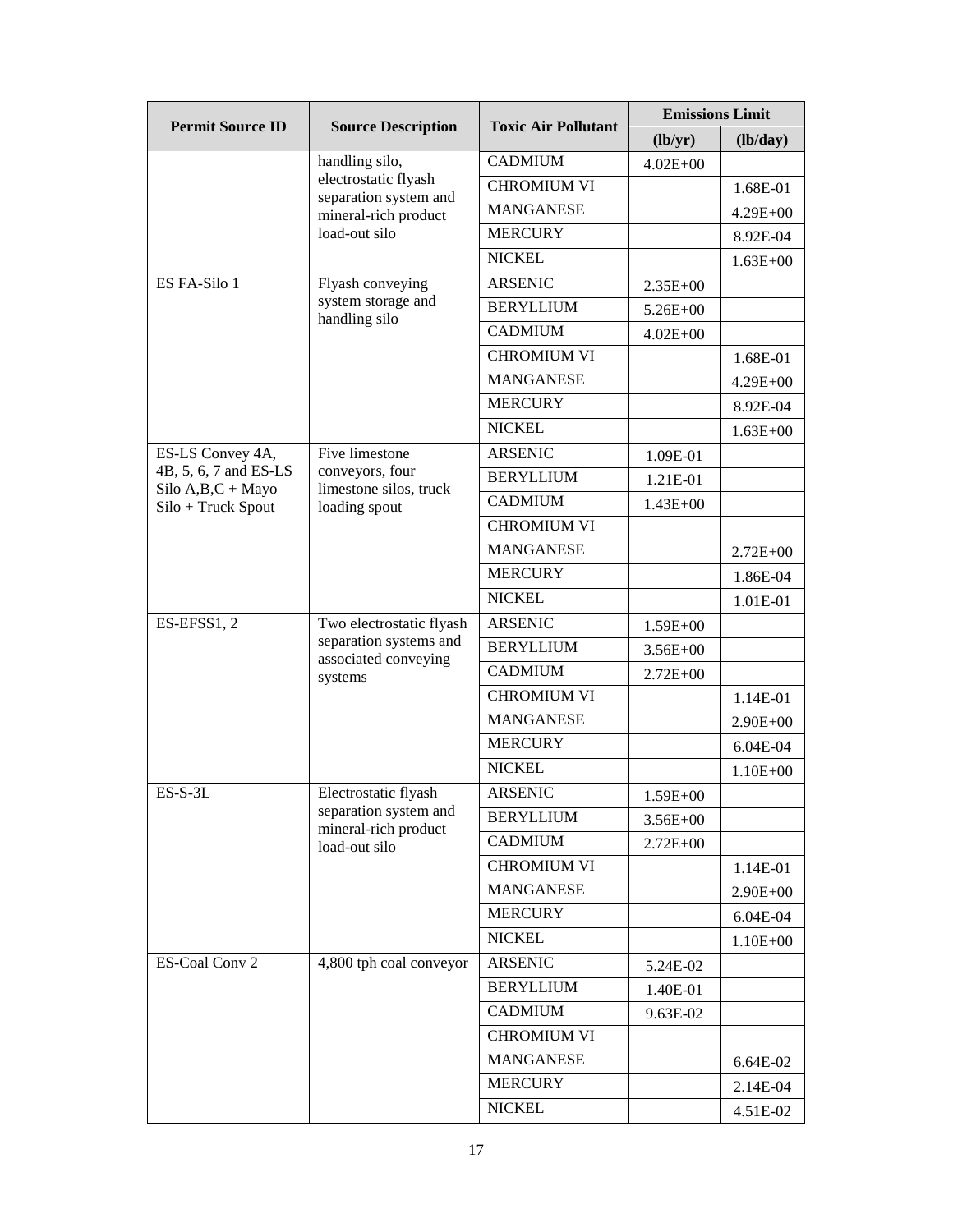| <b>Permit Source ID</b> | <b>Source Description</b>          | <b>Toxic Air Pollutant</b> | <b>Emissions Limit</b> |          |
|-------------------------|------------------------------------|----------------------------|------------------------|----------|
|                         |                                    |                            | (lb/yr)                | (lb/day) |
| ES-Coal Conv 1          | 4,800 tph coal conveyor            | <b>ARSENIC</b>             | 5.24E-02               |          |
|                         |                                    | <b>BERYLLIUM</b>           | 1.40E-01               |          |
|                         |                                    | <b>CADMIUM</b>             | 9.63E-02               |          |
|                         |                                    | <b>CHROMIUM VI</b>         |                        |          |
|                         |                                    | <b>MANGANESE</b>           |                        | 6.64E-02 |
|                         |                                    | <b>MERCURY</b>             |                        | 2.14E-04 |
|                         |                                    | <b>NICKEL</b>              |                        | 4.51E-02 |
| <b>ES-37A</b>           | 375 tph coal conveyor              | <b>ARSENIC</b>             | 5.24E-02               |          |
|                         |                                    | <b>BERYLLIUM</b>           | 1.40E-01               |          |
|                         |                                    | <b>CADMIUM</b>             | 9.63E-02               |          |
|                         |                                    | <b>CHROMIUM VI</b>         |                        |          |
|                         |                                    | <b>MANGANESE</b>           |                        | 6.64E-02 |
|                         |                                    | <b>MERCURY</b>             |                        | 2.14E-04 |
|                         |                                    | <b>NICKEL</b>              |                        | 4.51E-02 |
| $ES-37B$                | 375 tph coal conveyor              | <b>ARSENIC</b>             | 5.24E-02               |          |
|                         |                                    | <b>BERYLLIUM</b>           | 1.40E-01               |          |
|                         |                                    | <b>CADMIUM</b>             | 9.63E-02               |          |
|                         |                                    | <b>CHROMIUM VI</b>         |                        |          |
|                         |                                    | <b>MANGANESE</b>           |                        | 6.64E-02 |
|                         |                                    | <b>MERCURY</b>             |                        | 2.14E-04 |
|                         |                                    | <b>NICKEL</b>              |                        | 4.51E-02 |
| <b>ES-39A</b>           | 375 tph coal conveyor              | <b>ARSENIC</b>             | 4.53E-01               |          |
|                         |                                    | <b>BERYLLIUM</b>           | $1.21E + 00$           |          |
|                         |                                    | <b>CADMIUM</b>             | 8.32E-01               |          |
|                         |                                    | <b>CHROMIUM VI</b>         |                        |          |
|                         |                                    | <b>MANGANESE</b>           |                        | 5.74E-01 |
|                         |                                    | <b>MERCURY</b>             |                        | 1.85E-03 |
|                         |                                    | <b>NICKEL</b>              |                        | 3.89E-01 |
| <b>ES-39B</b>           | 375 tph coal conveyor              | <b>ARSENIC</b>             | 4.53E-01               |          |
|                         |                                    | <b>BERYLLIUM</b>           | 1.21E+00               |          |
|                         |                                    | <b>CADMIUM</b>             | 8.32E-01               |          |
|                         |                                    | <b>CHROMIUM VI</b>         |                        |          |
|                         |                                    | <b>MANGANESE</b>           |                        | 5.74E-01 |
|                         |                                    | <b>MERCURY</b>             |                        | 1.85E-03 |
|                         |                                    | <b>NICKEL</b>              |                        | 3.89E-01 |
| <b>ES-Coal Hopper</b>   | 4,800 tph coal<br>unloading hopper | <b>ARSENIC</b>             | 4.53E-01               |          |
|                         |                                    | <b>BERYLLIUM</b>           | $1.21E + 00$           |          |
|                         |                                    | <b>CADMIUM</b>             | 8.32E-01               |          |
|                         |                                    | <b>CHROMIUM VI</b>         |                        |          |
|                         |                                    | <b>MANGANESE</b>           |                        | 5.74E-01 |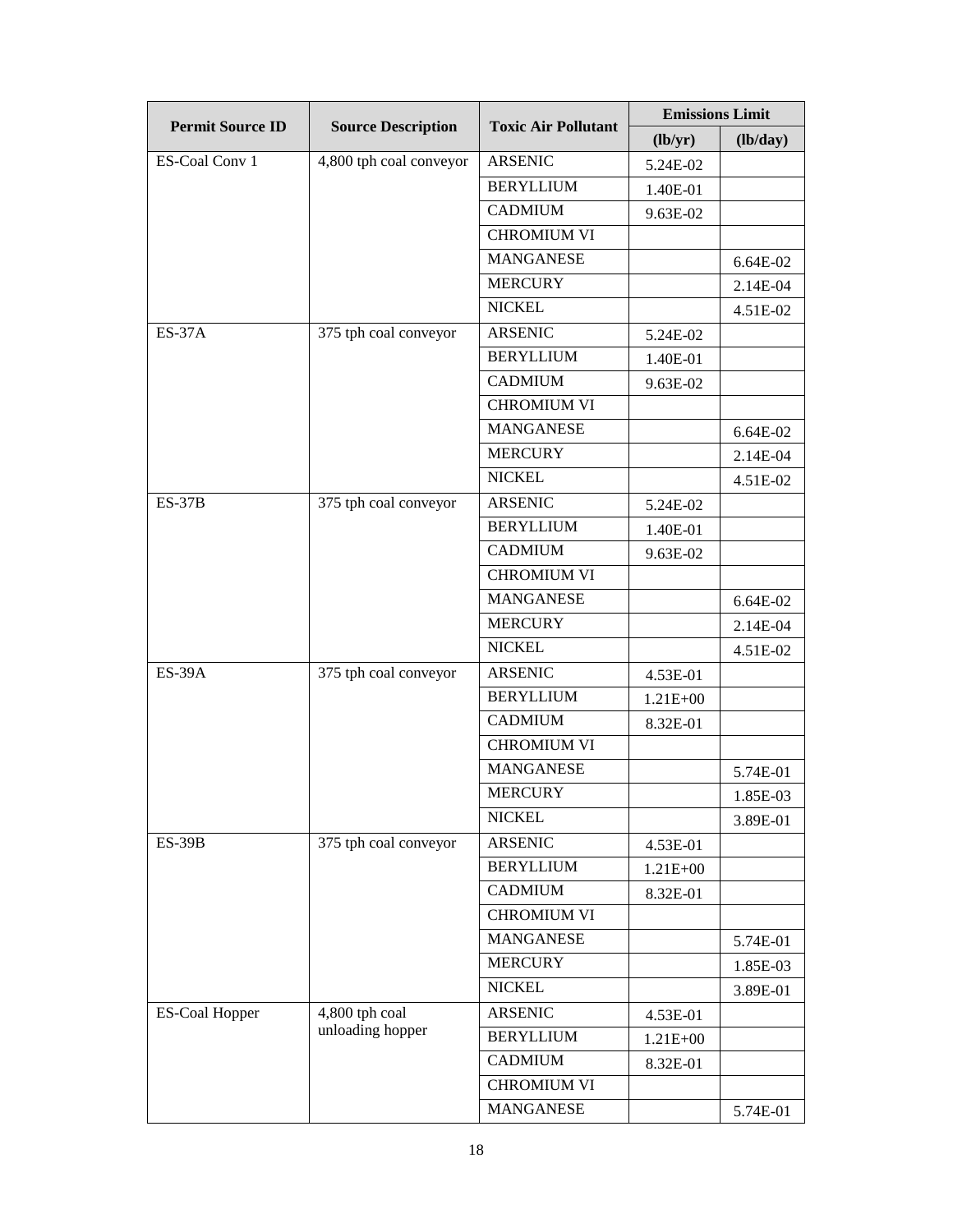| <b>Permit Source ID</b>                   | <b>Source Description</b>                                     | <b>Toxic Air Pollutant</b> | <b>Emissions Limit</b> |              |
|-------------------------------------------|---------------------------------------------------------------|----------------------------|------------------------|--------------|
|                                           |                                                               |                            | (lb/yr)                | (lb/day)     |
|                                           |                                                               | <b>MERCURY</b>             |                        | 1.85E-03     |
|                                           |                                                               | <b>NICKEL</b>              |                        | 3.89E-01     |
| <b>ES-LS Rail</b>                         | 2,200 tph limestone rail                                      | <b>ARSENIC</b>             | 1.53E-02               |              |
|                                           | unloading station                                             | <b>BERYLLIUM</b>           | 1.69E-02               |              |
|                                           |                                                               | <b>CADMIUM</b>             | 2.00E-01               |              |
|                                           |                                                               | <b>CHROMIUM VI</b>         |                        |              |
|                                           |                                                               | <b>MANGANESE</b>           |                        | 3.81E-01     |
|                                           |                                                               | <b>MERCURY</b>             |                        | 2.61E-05     |
|                                           |                                                               | <b>NICKEL</b>              |                        | 1.41E-02     |
| ES-SVS1                                   | Stationary vacuum                                             | <b>ARSENIC</b>             | 7.75E-02               |              |
|                                           | system for<br>housekeeping                                    | <b>BERYLLIUM</b>           | 1.73E-01               |              |
|                                           |                                                               | <b>CADMIUM</b>             | 1.33E-01               |              |
|                                           |                                                               | <b>CHROMIUM VI</b>         |                        | 5.55E-03     |
|                                           |                                                               | <b>MANGANESE</b>           |                        | 1.41E-01     |
|                                           |                                                               | <b>MERCURY</b>             |                        | 2.94E-05     |
|                                           |                                                               | <b>NICKEL</b>              |                        | 5.37E-02     |
| ES-LS Unload A, B,                        | Two limestone                                                 | <b>ARSENIC</b>             | 7.64E-02               |              |
| ES-LS Feeder 1, ES-                       | unloading hoppers,<br>three feeders, one                      | <b>BERYLLIUM</b>           | 8.47E-02               |              |
| LS Convey 2, ES-LS<br>Reclaim A, B, ES-LS | limestone conveyor,                                           | <b>CADMIUM</b>             | $1.00E + 00$           |              |
| Feeder 3A, 3B                             | two limestone reclaim                                         | <b>CHROMIUM VI</b>         |                        |              |
|                                           | hoppers,                                                      | <b>MANGANESE</b>           |                        | $1.91E + 00$ |
|                                           |                                                               | <b>MERCURY</b>             |                        | 1.30E-04     |
|                                           |                                                               | <b>NICKEL</b>              |                        | 7.07E-02     |
| ES-FA Silo 5                              | Flyash conveying<br>system storage and<br>handling silo No. 5 | <b>ARSENIC</b>             | $2.35E+00$             |              |
|                                           |                                                               | <b>BERYLLIUM</b>           | $5.26E + 00$           |              |
|                                           |                                                               | <b>CADMIUM</b>             | $4.02E + 00$           |              |
|                                           |                                                               | <b>CHROMIUM VI</b>         |                        | 1.68E-01     |
|                                           |                                                               | <b>MANGANESE</b>           |                        | $4.29E + 00$ |
|                                           |                                                               | <b>MERCURY</b>             |                        | 8.92E-04     |
|                                           |                                                               | <b>NICKEL</b>              |                        | $1.63E + 00$ |
| ES-FA Handling 4A                         | Unit 4 dry flyash<br>pneumatic transfer                       | <b>ARSENIC</b>             | 1.58E-01               |              |
|                                           |                                                               | <b>BERYLLIUM</b>           | 3.53E-01               |              |
|                                           | systems and filter<br>separators                              | <b>CADMIUM</b>             | 2.70E-01               |              |
|                                           |                                                               | <b>CHROMIUM VI</b>         |                        | 1.13E-02     |
|                                           |                                                               | <b>MANGANESE</b>           |                        | 2.88E-01     |
|                                           |                                                               | <b>MERCURY</b>             |                        | 6.00E-05     |
|                                           |                                                               | <b>NICKEL</b>              |                        | 1.09E-01     |
| ES-FA Handling 4B                         | Unit 4 dry flyash                                             | <b>ARSENIC</b>             | 1.58E-01               |              |
|                                           | pneumatic transfer                                            | <b>BERYLLIUM</b>           | 3.53E-01               |              |
|                                           | systems and filter<br>separators                              | <b>CADMIUM</b>             | 2.70E-01               |              |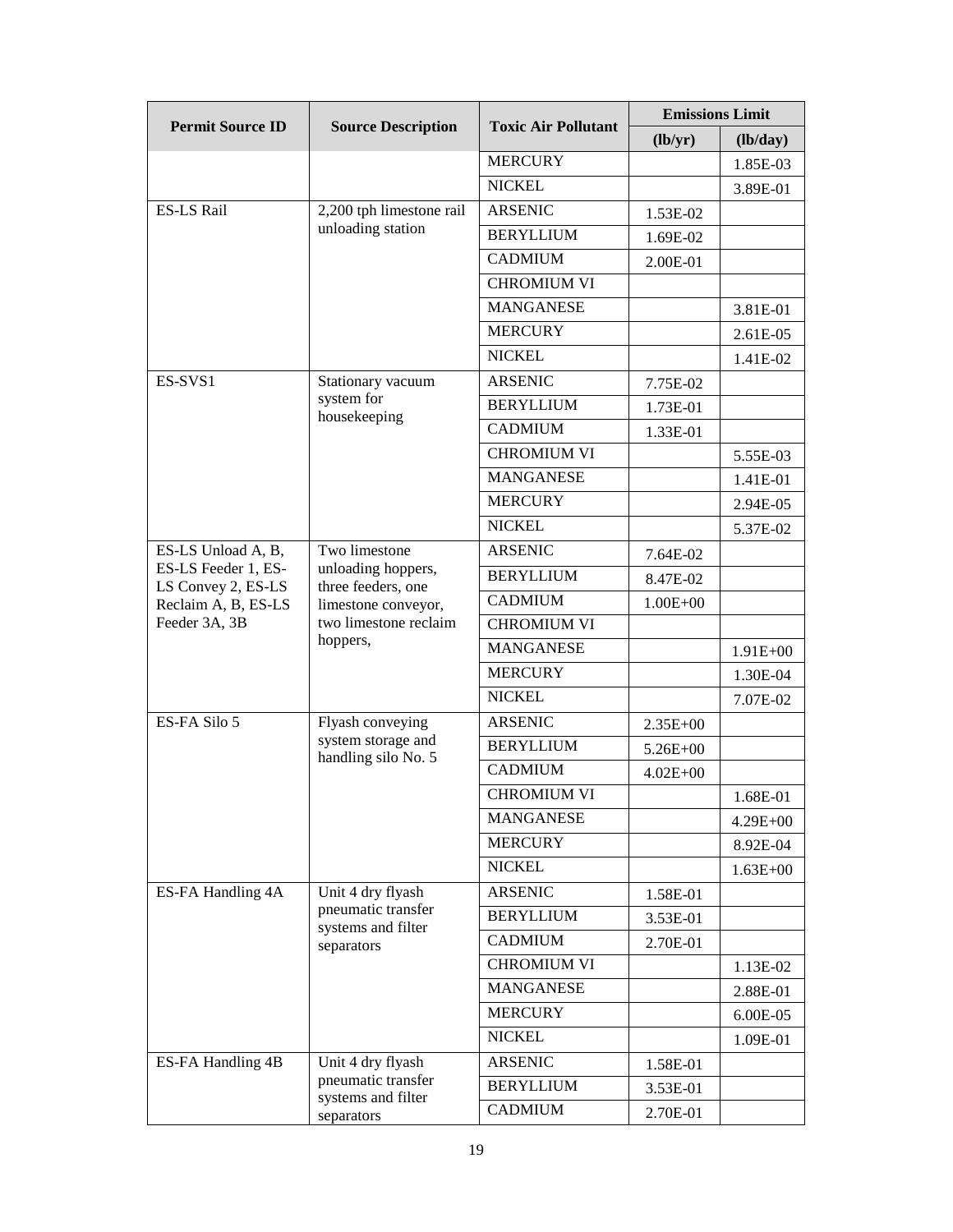| <b>Permit Source ID</b> | <b>Source Description</b>                                           | <b>Toxic Air Pollutant</b> | <b>Emissions Limit</b>      |               |
|-------------------------|---------------------------------------------------------------------|----------------------------|-----------------------------|---------------|
|                         |                                                                     |                            | $(\mathbf{lb}/\mathbf{yr})$ | (lb/day)      |
|                         |                                                                     | <b>CHROMIUM VI</b>         |                             | 1.13E-02      |
|                         |                                                                     | <b>MANGANESE</b>           |                             | 2.88E-01      |
|                         |                                                                     | <b>MERCURY</b>             |                             | $6.00E - 0.5$ |
|                         |                                                                     | <b>NICKEL</b>              |                             | 1.09E-01      |
| ES-FA Handling 4C       | Unit 4 dry flyash                                                   | <b>ARSENIC</b>             | 1.58E-01                    |               |
|                         | pneumatic transfer<br>systems and filter                            | <b>BERYLLIUM</b>           | 3.53E-01                    |               |
|                         | separators                                                          | <b>CADMIUM</b>             | 2.70E-01                    |               |
|                         |                                                                     | <b>CHROMIUM VI</b>         |                             | 1.13E-02      |
|                         |                                                                     | <b>MANGANESE</b>           |                             | 2.88E-01      |
|                         |                                                                     | <b>MERCURY</b>             |                             | 6.00E-05      |
|                         |                                                                     | <b>NICKEL</b>              |                             | 1.09E-01      |
| ES-FA Handling 3A       | Unit 3 dry flyash                                                   | <b>ARSENIC</b>             | 1.45E-01                    |               |
|                         | pneumatic transfer<br>systems and filter                            | <b>BERYLLIUM</b>           | 3.24E-01                    |               |
|                         | separators                                                          | <b>CADMIUM</b>             | 2.48E-01                    |               |
|                         |                                                                     | <b>CHROMIUM VI</b>         |                             | 1.04E-02      |
|                         |                                                                     | <b>MANGANESE</b>           |                             | 2.64E-01      |
|                         |                                                                     | <b>MERCURY</b>             |                             | 5.50E-05      |
|                         |                                                                     | <b>NICKEL</b>              |                             | 1.00E-01      |
| ES-FA Handling 3B       | Unit 3 dry flyash                                                   | <b>ARSENIC</b>             | 1.45E-01                    |               |
|                         | pneumatic transfer<br>systems and filter<br>separators              | <b>BERYLLIUM</b>           | 3.24E-01                    |               |
|                         |                                                                     | <b>CADMIUM</b>             | 2.48E-01                    |               |
|                         |                                                                     | <b>CHROMIUM VI</b>         |                             | 1.04E-02      |
|                         |                                                                     | <b>MANGANESE</b>           |                             | 2.64E-01      |
|                         |                                                                     | <b>MERCURY</b>             |                             | 5.50E-05      |
|                         |                                                                     | <b>NICKEL</b>              |                             | 1.00E-01      |
| ES-Surge Bin 3          | Unit 3 dry flyash                                                   | <b>ARSENIC</b>             | 1.45E-01                    |               |
|                         | pneumatic transfer<br>systems and filter<br>separators              | <b>BERYLLIUM</b>           | 3.24E-01                    |               |
|                         |                                                                     | <b>CADMIUM</b>             | 2.48E-01                    |               |
|                         |                                                                     | <b>CHROMIUM VI</b>         |                             | 1.04E-02      |
|                         |                                                                     | <b>MANGANESE</b>           |                             | 2.64E-01      |
|                         |                                                                     | <b>MERCURY</b>             |                             | 5.50E-05      |
|                         |                                                                     | <b>NICKEL</b>              |                             | 1.00E-01      |
| ES-FA Handling 1        | Unit 1 dry flyash<br>pneumatic transfer<br>system, Unit 1 surge bin | <b>ARSENIC</b>             | $1.67E + 00$                |               |
|                         |                                                                     | <b>BERYLLIUM</b>           | $3.74E + 00$                |               |
|                         |                                                                     | <b>CADMIUM</b>             | $2.86E + 00$                |               |
|                         |                                                                     | <b>CHROMIUM VI</b>         |                             | 1.20E-01      |
|                         |                                                                     | <b>MANGANESE</b>           |                             | $3.05E + 00$  |
|                         |                                                                     | <b>MERCURY</b>             |                             | 6.34E-04      |
|                         |                                                                     | <b>NICKEL</b>              |                             | 1.16E+00      |
| <b>ES-WWTF Silo</b>     |                                                                     | <b>ARSENIC</b>             | 2.24E-03                    |               |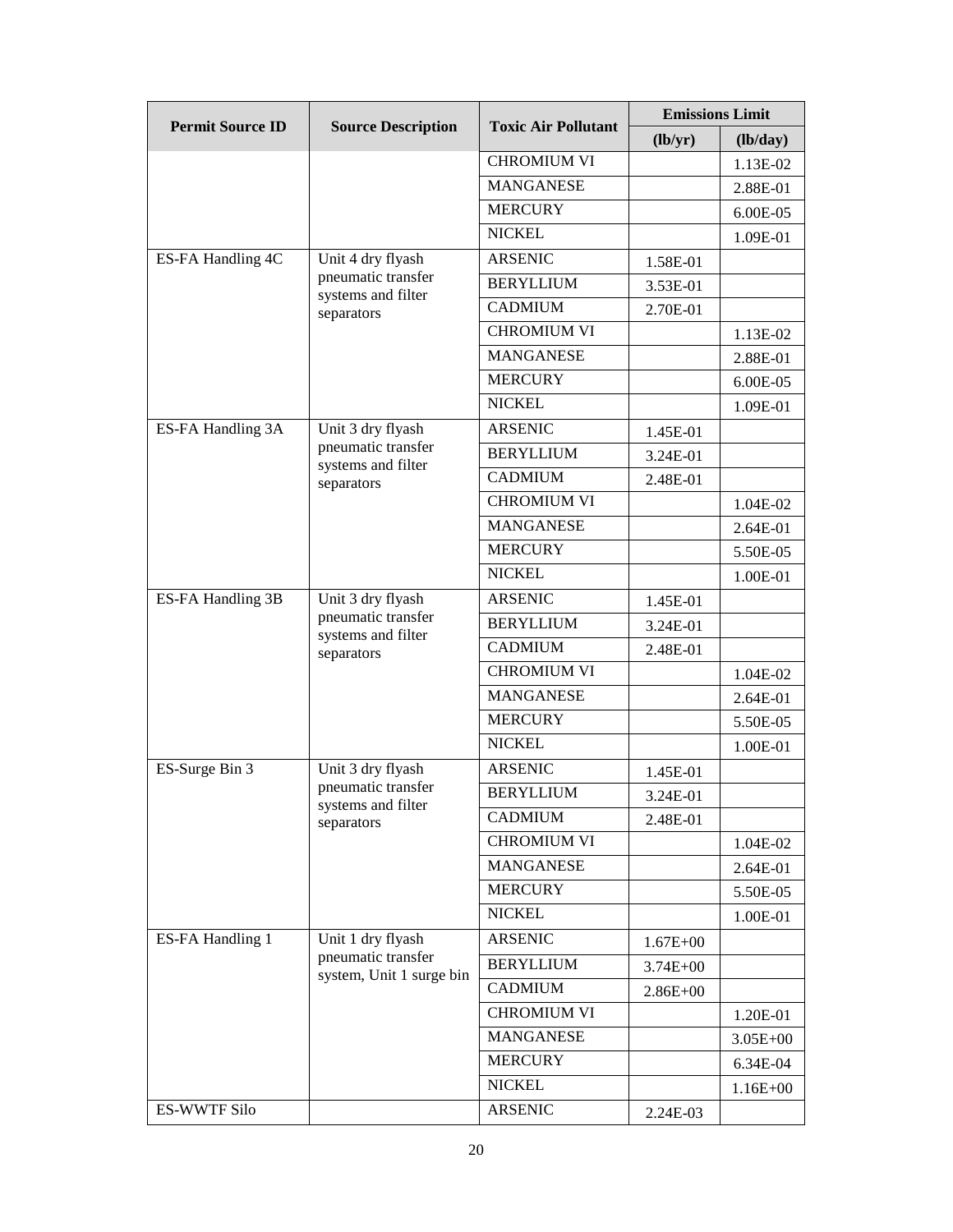| <b>Permit Source ID</b> | <b>Source Description</b>                                    | <b>Toxic Air Pollutant</b> | <b>Emissions Limit</b> |              |
|-------------------------|--------------------------------------------------------------|----------------------------|------------------------|--------------|
|                         |                                                              |                            | (lb/yr)                | (lb/day)     |
|                         | Wastewater treatment                                         | <b>BERYLLIUM</b>           | 2.48E-03               |              |
|                         | facility lime storage silo                                   | <b>CADMIUM</b>             | 2.93E-02               |              |
|                         |                                                              | <b>CHROMIUM VI</b>         |                        |              |
|                         |                                                              | <b>MANGANESE</b>           |                        | 5.57E-02     |
|                         |                                                              | <b>MERCURY</b>             |                        | 3.81E-06     |
|                         |                                                              | <b>NICKEL</b>              |                        | 2.07E-03     |
| $E-S-1, 4, 5$           | Load out 4, Load out 1,<br>Load out 2, Load out 5            | <b>ARSENIC</b>             | 2.30E-02               |              |
|                         |                                                              | <b>BERYLLIUM</b>           | 5.13E-02               |              |
|                         |                                                              | <b>CADMIUM</b>             | 3.93E-02               |              |
|                         |                                                              | <b>CHROMIUM VI</b>         |                        | 4.30E-03     |
|                         |                                                              | <b>MANGANESE</b>           |                        | 1.09E-01     |
|                         |                                                              | <b>MERCURY</b>             |                        | 2.28E-05     |
|                         |                                                              | <b>NICKEL</b>              |                        | 4.16E-02     |
| IS-FGDC                 | FGD Filter Cake                                              | <b>ARSENIC</b>             | 1.62E-04               |              |
|                         | Loadout, Unloading of                                        | <b>BERYLLIUM</b>           |                        |              |
|                         | <b>Generated FGD Filter</b><br>Cake at the Ash               | <b>CADMIUM</b>             | 2.57E-03               |              |
|                         | Landfill                                                     | <b>CHROMIUM VI</b>         |                        |              |
|                         |                                                              | <b>MANGANESE</b>           |                        | 7.09E-03     |
|                         |                                                              | <b>MERCURY</b>             |                        | 3.80E-06     |
|                         |                                                              | <b>NICKEL</b>              |                        | 1.03E-04     |
| IS-38, 40, 41, 44, 45,  | East Gypsum Sources,                                         | <b>ARSENIC</b>             | 2.36E-02               |              |
| 46, 48, 49              | <b>West Gypsum Sources</b>                                   | <b>BERYLLIUM</b>           |                        |              |
|                         |                                                              | <b>CADMIUM</b>             | 3.74E-01               |              |
|                         |                                                              | <b>CHROMIUM VI</b>         |                        |              |
|                         |                                                              | <b>MANGANESE</b>           |                        | $1.03E + 00$ |
|                         |                                                              | <b>MERCURY</b>             |                        | 5.53E-04     |
|                         |                                                              | <b>NICKEL</b>              |                        | 1.50E-02     |
| <b>COALPILE</b>         | Coal Pile - Active Area                                      | ARSENIC                    | $2.58E+01$             |              |
|                         | and Inactive Area                                            | <b>BERYLLIUM</b>           | $6.90E + 01$           |              |
|                         |                                                              | <b>CADMIUM</b>             | $4.75E + 01$           |              |
|                         |                                                              | <b>CHROMIUM VI</b>         |                        |              |
|                         |                                                              | <b>MANGANESE</b>           |                        | 3.27E+01     |
|                         |                                                              | <b>MERCURY</b>             |                        | 1.05E-01     |
|                         |                                                              | <b>NICKEL</b>              |                        | $2.22E + 01$ |
| <b>IS-LSSP</b>          | Limestone Storage Pile<br>- Active Area and<br>Inactive Area | <b>ARSENIC</b>             | $3.99E+00$             |              |
|                         |                                                              | <b>BERYLLIUM</b>           | $4.42E + 00$           |              |
|                         |                                                              | <b>CADMIUM</b>             | 5.23E+01               |              |
|                         |                                                              | <b>CHROMIUM VI</b>         |                        |              |
|                         |                                                              | <b>MANGANESE</b>           |                        | $9.94E + 01$ |
|                         |                                                              | <b>MERCURY</b>             |                        | 6.80E-03     |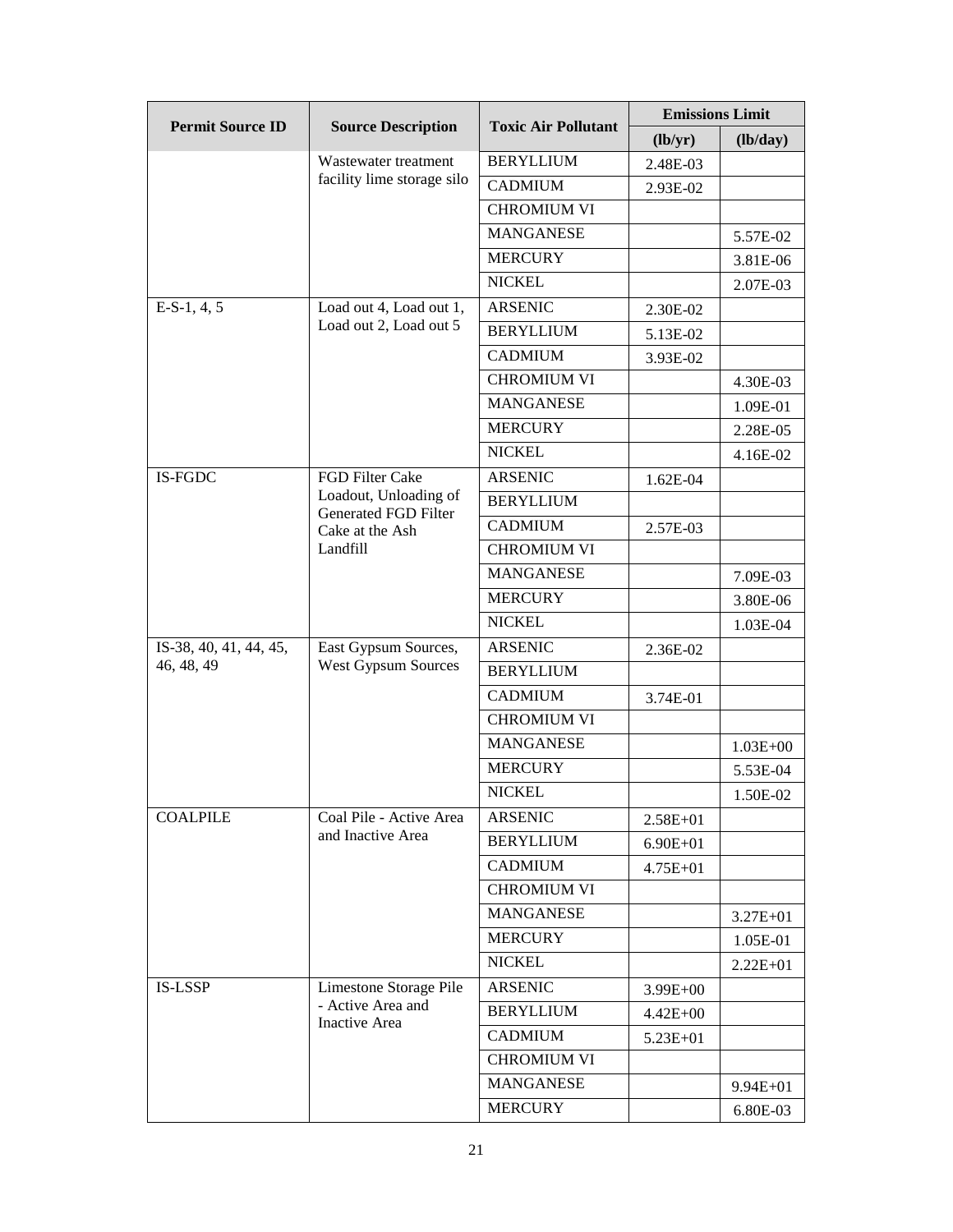| <b>Permit Source ID</b> | <b>Source Description</b>                                                                                                                  | <b>Toxic Air Pollutant</b> | <b>Emissions Limit</b> |              |
|-------------------------|--------------------------------------------------------------------------------------------------------------------------------------------|----------------------------|------------------------|--------------|
|                         |                                                                                                                                            |                            | (lb/yr)                | (lb/day)     |
|                         |                                                                                                                                            | <b>NICKEL</b>              |                        | $3.69E + 00$ |
| IS-45, 46               | Gypsum Pile - Active                                                                                                                       | <b>ARSENIC</b>             | $1.24E + 01$           |              |
|                         | Area and Inactive Area                                                                                                                     | <b>BERYLLIUM</b>           |                        |              |
|                         |                                                                                                                                            | <b>CADMIUM</b>             | $1.97E + 02$           |              |
|                         |                                                                                                                                            | <b>CHROMIUM VI</b>         |                        |              |
|                         |                                                                                                                                            | <b>MANGANESE</b>           |                        | 5.42E+02     |
|                         |                                                                                                                                            | <b>MERCURY</b>             |                        | 2.91E-01     |
|                         |                                                                                                                                            | <b>NICKEL</b>              |                        | 7.89E+00     |
| <b>EASHBASIN</b>        | East Ash Basin -                                                                                                                           | <b>ARSENIC</b>             | $2.15E+02$             |              |
|                         | Excavation, Active<br>Area, and Inactive Area                                                                                              | <b>BERYLLIUM</b>           | $4.80E + 02$           |              |
|                         |                                                                                                                                            | <b>CADMIUM</b>             | $3.67E + 02$           |              |
|                         |                                                                                                                                            | <b>CHROMIUM VI</b>         |                        | $1.54E + 01$ |
|                         |                                                                                                                                            | <b>MANGANESE</b>           |                        | $3.92E + 02$ |
|                         |                                                                                                                                            | <b>MERCURY</b>             |                        | 8.16E-02     |
|                         |                                                                                                                                            | <b>NICKEL</b>              |                        | 1.49E+02     |
| <b>WASHBASIN</b>        | West Ash Basin -<br>Excavation, Active<br>Area, and Inactive Area                                                                          | <b>ARSENIC</b>             | $3.93E + 02$           |              |
|                         |                                                                                                                                            | <b>BERYLLIUM</b>           | $8.79E + 02$           |              |
|                         |                                                                                                                                            | <b>CADMIUM</b>             | $6.73E + 02$           |              |
|                         |                                                                                                                                            | <b>CHROMIUM VI</b>         |                        | $2.82E + 01$ |
|                         |                                                                                                                                            | <b>MANGANESE</b>           |                        | 7.18E+02     |
|                         |                                                                                                                                            | <b>MERCURY</b>             |                        | 1.49E-01     |
|                         |                                                                                                                                            | <b>NICKEL</b>              |                        | 2.73E+02     |
| <b>LAND</b>             | Ash Landfill -<br><b>Unloading of Generated</b><br>Ash, Off-Spec Gypsum,<br>and Relocated Ash,<br>Active Area, and<br><b>Inactive Area</b> | <b>ARSENIC</b>             | 2.75E+02               |              |
|                         |                                                                                                                                            | <b>BERYLLIUM</b>           | $6.15E + 02$           |              |
|                         |                                                                                                                                            | <b>CADMIUM</b>             | 4.70E+02               |              |
|                         |                                                                                                                                            | <b>CHROMIUM VI</b>         |                        | $1.97E + 01$ |
|                         |                                                                                                                                            | <b>MANGANESE</b>           |                        | 5.01E+02     |
|                         |                                                                                                                                            | <b>MERCURY</b>             |                        | 1.04E-01     |
|                         |                                                                                                                                            | <b>NICKEL</b>              |                        | 1.91E+02     |

### **VIII. Public Hearing on the Draft Permit**

In accordance with the CAMA (HOUSE BILL 630) §130A-309.203, the Department shall hold a public hearing and accept written comment on the draft permit decision for a period of not less than 30 or more than 60 days after the Department issues a draft permit decision.

The public notice requirement is for a construction and operating permit under the 15A NCAC 02Q .0300 procedures. EPA does not review the draft permit for the first step of a two-step 15A NCAC 02Q .0501(b)(2) Title V process. The second step of the 15A NCAC 02Q .0501(b)(2) Title V process will occur on or before 12 months after commencing operation.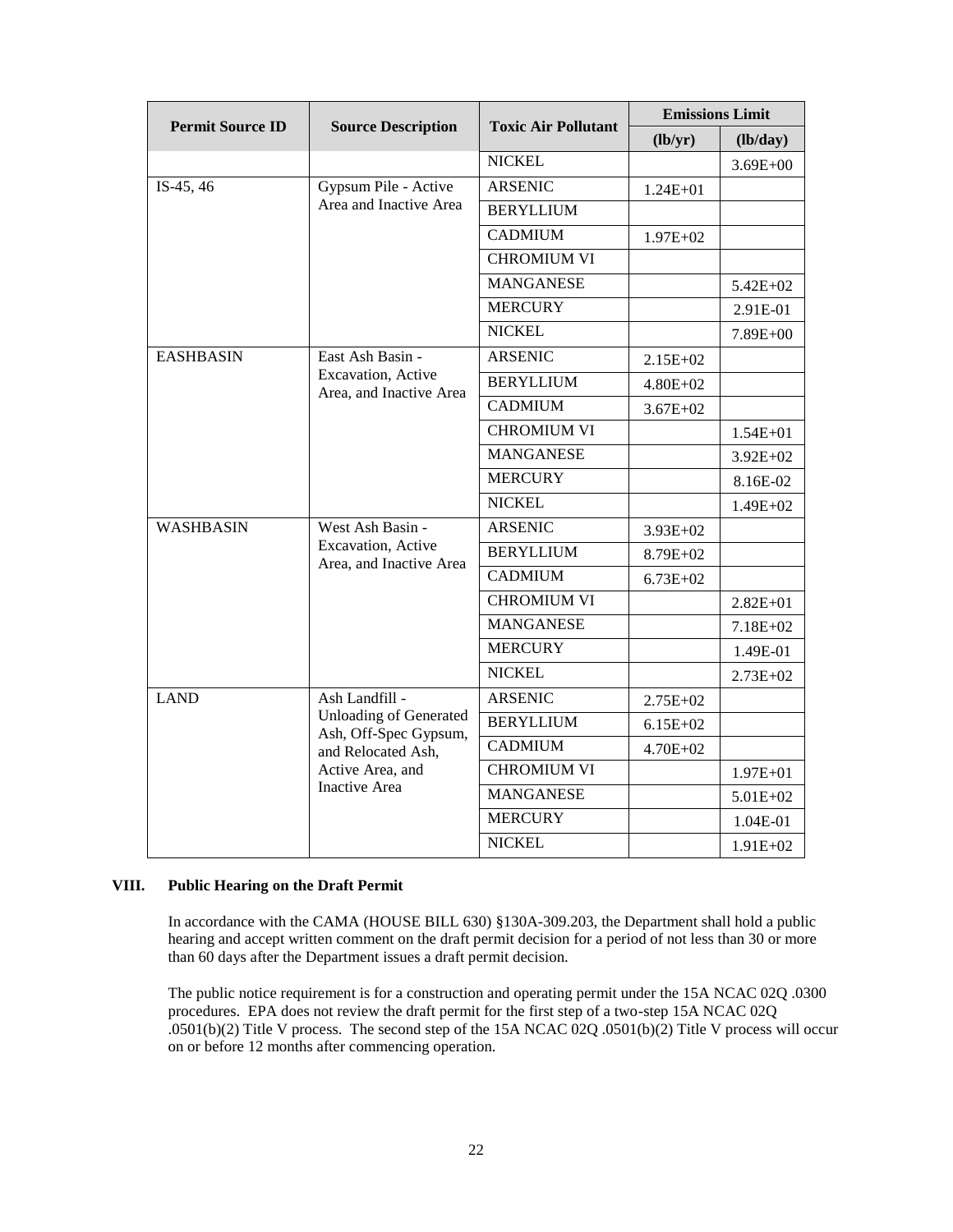### **IX. Other Requirements**

### PE Seal

A PE seal is not required since there are no air pollution capture or control systems being added in accordance with 02Q .0112.

### Zoning

A Zoning Consistency Determination form was received November 20, 2020, signed by Lori Oakley, Person County Planning Department, stating that the application had been received and that the proposed operation is consistent with applicable zoning ordinances.

### Fee Classification

The facility fee classification before and after this modification will remain as "Title V".

## Increment Tracking

Person County has been triggered for PSD Increment Tracking for  $PM_{10}$  and  $SO_2$ . This permit modification will result in an increase of 2.20 pounds per hour of  $PM_{10}$  and an increase of 0.0044 pounds per hour of  $SO<sub>2</sub>$  based on the following:

The emissions increase of  $PM_{10}$  is 9.62 tpy and the increase of  $SO_2$  is 0.00109 tpy as shown in Table 3 above. For PM10, the increase is due to various sources including mostly wind erosion at the Ash Basin and Closure Landfill; therefore, the increase is averaged over 8760 hours per year. For SO2, the increase is due only to the Closure Landfill Emergency Generator; therefore, the increase is based on the worse case hourly operation of 500 hours per year.

For  $PM_{10}$ : (9.62 tons/yr x 2000 lb/ton)/8760 hr/yr = 2.20 lb/hr

For  $SO_2$ : (0.00109 tons/yr x 2000 lb/ton)/500 hr/yr = 0.0044 lb/hr

### **X. Comments on Draft Permit**

The draft permit and review were sent to Erin Wallace at DEP, Matthew Mahler at RRO and Samir Parekh with SSCB on March 30, 2021 for review.

### DEP Comments

The following comments were received from DEP on April 6, 2021:

- 1. Change the RO's title to from General Manager II to General Manager III in the permit cover letter and review. DAQ's records showed the title as General Manager II, so the records were changed to General Manager III. The application A Form was unreadable and appeared to show General Manager II.
- 2. Where sections 2.1.A.4, 5 and 6 were removed, leave the section numbers shown as "reserved" to facilitate monitoring and recordkeeping as the section numbers are referenced in their database.
- 3. DEP asked whether 02D .0606 in Section 2.1.A.7.a for PM still applies to PM/Opacity with the removal of the 02D .0536 PM limits. The PM monitor was being used as a surrogate for AAO monitoring, which has now been removed. The remaining 40% opacity limit under 0521 has no monitoring, recordkeeping or reporting requirement. Additionally, DEP understood that the good O&M of the ESP stemmed from the Malfunction Abatement Manual requirement, which now does not apply.

### DAQ's Response

SSCB (Samir Parekh and Gary Saunders) was consulted and they responded that, although the PM limit in 02D .0536 is removed, the use of PM CEMS for the 02D .0606 Appendix P requirement to demonstrate good O&M has its own monitoring requirement, using PM CEMS as a surrogate for opacity, regardless of the other applicable opacity rules such as AAO or 02D .0521 and remains